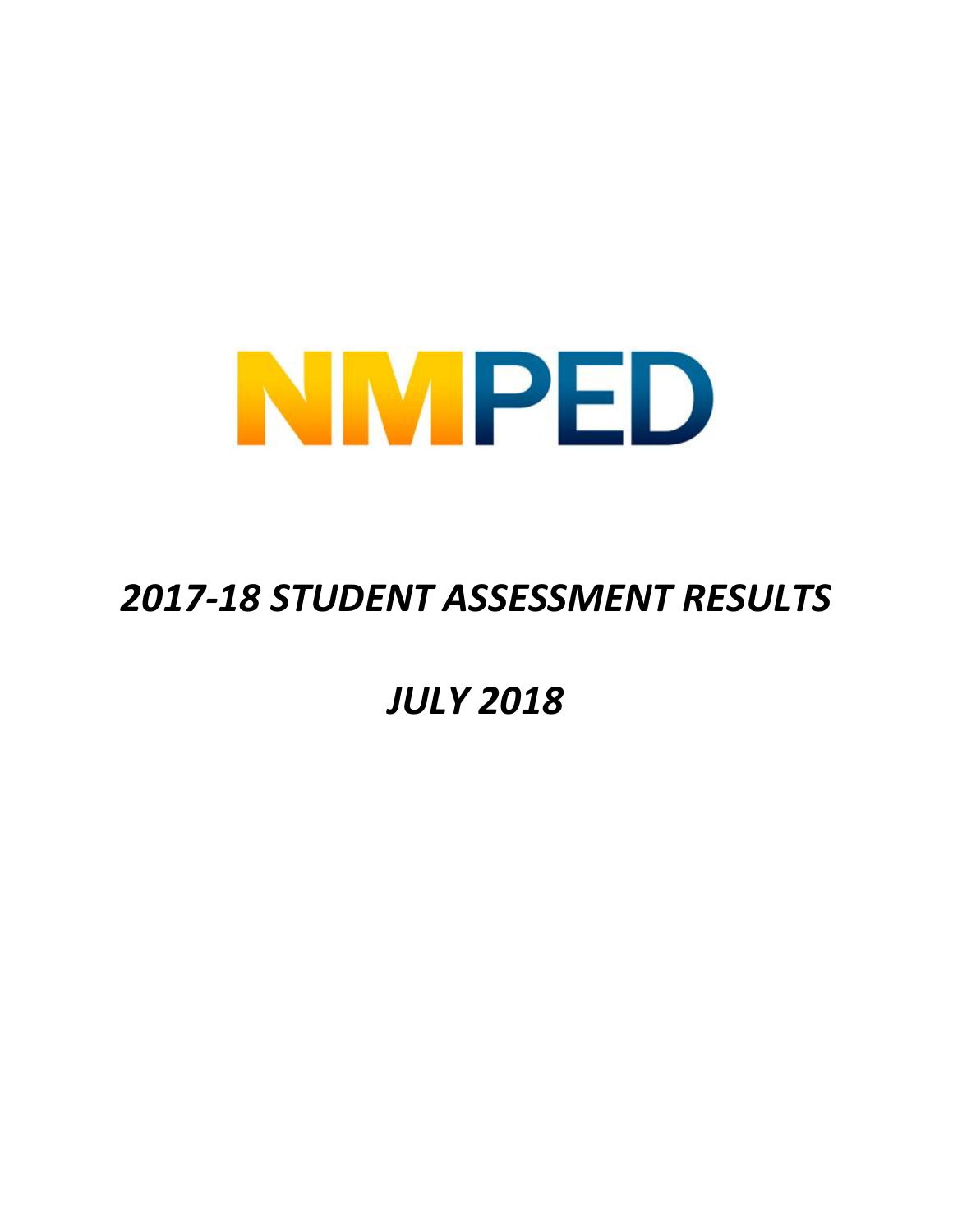## New Mexico Student Achievement Highlights

- 1. **New Mexico's students are demonstrating unprecedented progress in reading and math.**
	- Nearly a decade ago we adopted higher college and career ready standards, and our districts, schools, educators, families, and students are rising to the challenge. Because we have stayed the course over time and focused on improving our instructional practices and measuring progress, more kids are truly on path to college and career.
	- New Mexico's student achievement gains over the past several years are substantial—**since 2015, the entire state is up 4.2 percentage points in math and 4.7 percentage points in reading.** Every grade level is up in reading, and almost every grade level is up in math.
	- This means something real for students and families. **Since 2015, 24,000 more students, 11,000 more in math & 13,000 more in reading, are at grade-level or above. 9,000 of those students grew to that level just in the last academic year**—which was New Mexico's fourth year of administration of the PARCC assessment. The credit for all of this success belongs to New Mexico's teachers, school leaders, parents, and families – we now know what is possible for EVERY CHILD.
	- And we are proving that our students from all backgrounds can grow and achieve at higher levels. **Native American students are showing the most academic progress statewide—8.2 percentage points up in reading—with Hispanic students, students from low-income backgrounds, and English Learners all showing major gains.** Overall, the achievement gap is narrowing, a testament to our collective commitment to equity and access for all.
- 2. **Many districts that have embraced change and seized new opportunity are showing the most dramatic student achievement gains**. It's no coincidence that large districts such as Farmington, Gallup, Hobbs, and Gadsden are leading the way: They have embraced a data-driven culture, talent recruitment and development, and meaningful accountability and support. Farmington, Gallup, and Hobbs were early adopters of Principals Pursuing Excellence—one of the largest and most successful school turnaround networks in the country. These are districts that put more money directly into the classroom, and do not shy away from innovation or difficult conversations that need to be had.
	- It has paid off—**Farmington is now the top-performing school district in reading amongst the state's ten largest districts—up nearly 15 percentage points in reading since 2015. Gadsden has shown the most growth in Mathematics, up nearly nine percentage points since 2015.** There is so much to learn from our fastest-growing districts.
	- **Eighteen of the state's 20 largest districts are up in Reading.** Over the last eight years—we've made heavy investments and put a major focus on early literacy as the foundation for all student success. For the students that started their academic careers under more rigorous standards and then participated in expanding Pre-K, regular early assessment, Reads to Lead, and more, there is significant hope for the future if New Mexico remains on this trajectory. These students are the new generation of New Mexico's rising readers.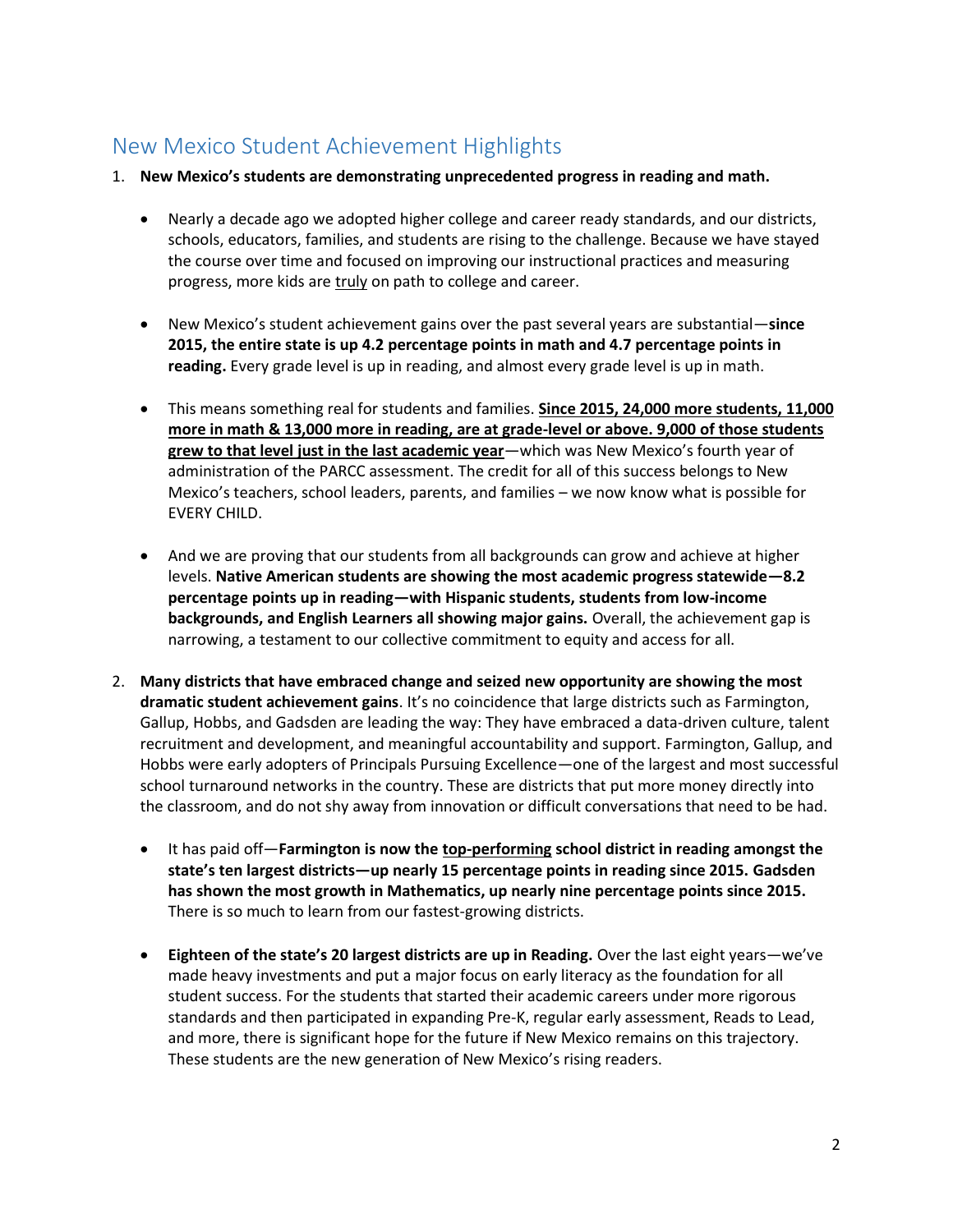- 3. **Districts like Los Lunas, Central Consolidated, Lovington, Clovis, Artesia, Texico, and Roswell represent a second wave of districts following this same trend.** They have embraced higher standards, individualized instruction through PSAT/Khan Academy, are investing more money directly into the classroom, and understand the power of regular formative and interim assessments at the local level.
	- **And there is so much to learn from high-performing and fast-growing schools like Gil Sanchez Elementary in Belen, like Union Elementary in West Las Vegas, like Explore Academy and North Valley Academy in Albuquerque, and like Mesquite Elementary in Gadsden.** These are schools that have demonstrated double-digit gains through innovation and excellence in instruction. There are dozens of other examples of schools that are beating the odds, mythbusting around what is possible for every child, and creating beacons of excellence from which we can draw inspiration and best practices. Our student achievement results are on the rise because of schools like these—they are doing remarkable work for kids.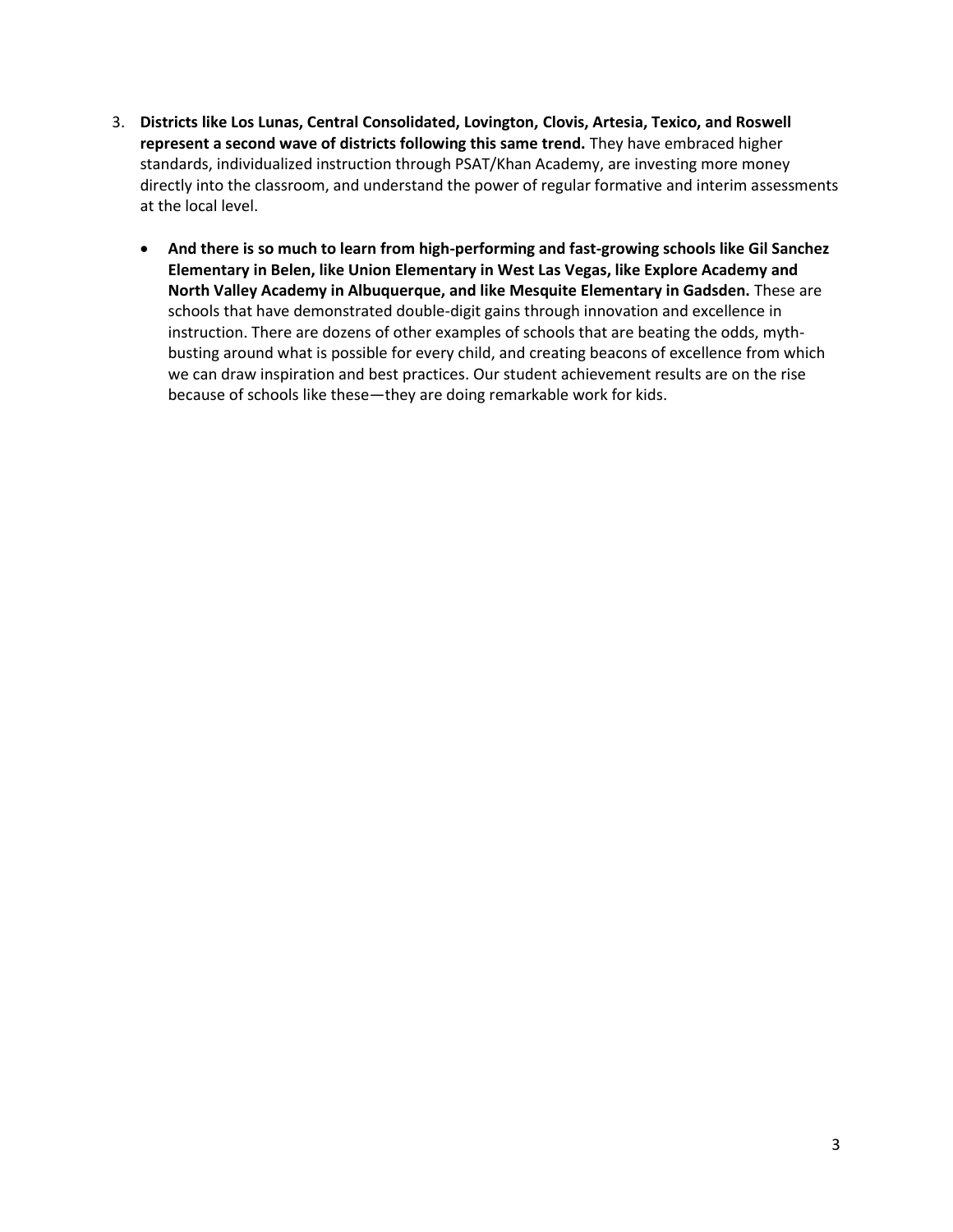### PARCC Longitudinal Analysis – Statewide Performance

2-Year, 3-Year, and 4-Year Overall Change

|      |                     | 2018              |                   | 2017                |                   |                   | 2016                |                   |                   | 2015                |                   |                   |
|------|---------------------|-------------------|-------------------|---------------------|-------------------|-------------------|---------------------|-------------------|-------------------|---------------------|-------------------|-------------------|
|      | <b>Total</b><br>(N) | Proficient<br>(%) | Proficient<br>(N) | <b>Total</b><br>(N) | Proficient<br>(%) | Proficient<br>(N) | <b>Total</b><br>(N) | Proficient<br>(%) | Proficient<br>(N) | <b>Total</b><br>(N) | Proficient<br>(%) | Proficient<br>(N) |
| Math | 213,797             | 21.6              | 46.087            | 213,692             | 19.7              | 42,052            | 212,569             | 19.9              | 42.347            | 201.992             | 17.4              | 35,075            |
| ELA  | 214,685             | 31.1              | 66,832            | 214.870             | 28.6              | 61,479            | 211,485             | 27.6              | 58,454            | 202,433             | 26.4              | 53,524            |

|      | $2-Yr$<br>Change<br>(N) | $3-Yr$<br>Change<br>(N) | 4-Yr<br>Change<br>(N) |
|------|-------------------------|-------------------------|-----------------------|
| Math | 4,035                   | 3,740                   | 11,012                |
| ELA  | 5,353                   | 8,378                   | 13,308                |

**Highlights** 

- **Since the advent of PARCC (2014-15), approximately 11,000 more students are on grade-level in Mathematics and approximately 13,000 more students are on grade-level in Reading (ELA—English Language Arts).**
- In 2017-18, 5,353 additional students earned Proficient on PARCC English Language Arts (ELA) compared to 2016-17. (185 fewer students took the ELA assessment)
- In 2017-18, 4,035 additional students earned Proficient on PARCC Mathematics compared to 2016-17. (105 more students took the Mathematics assessment)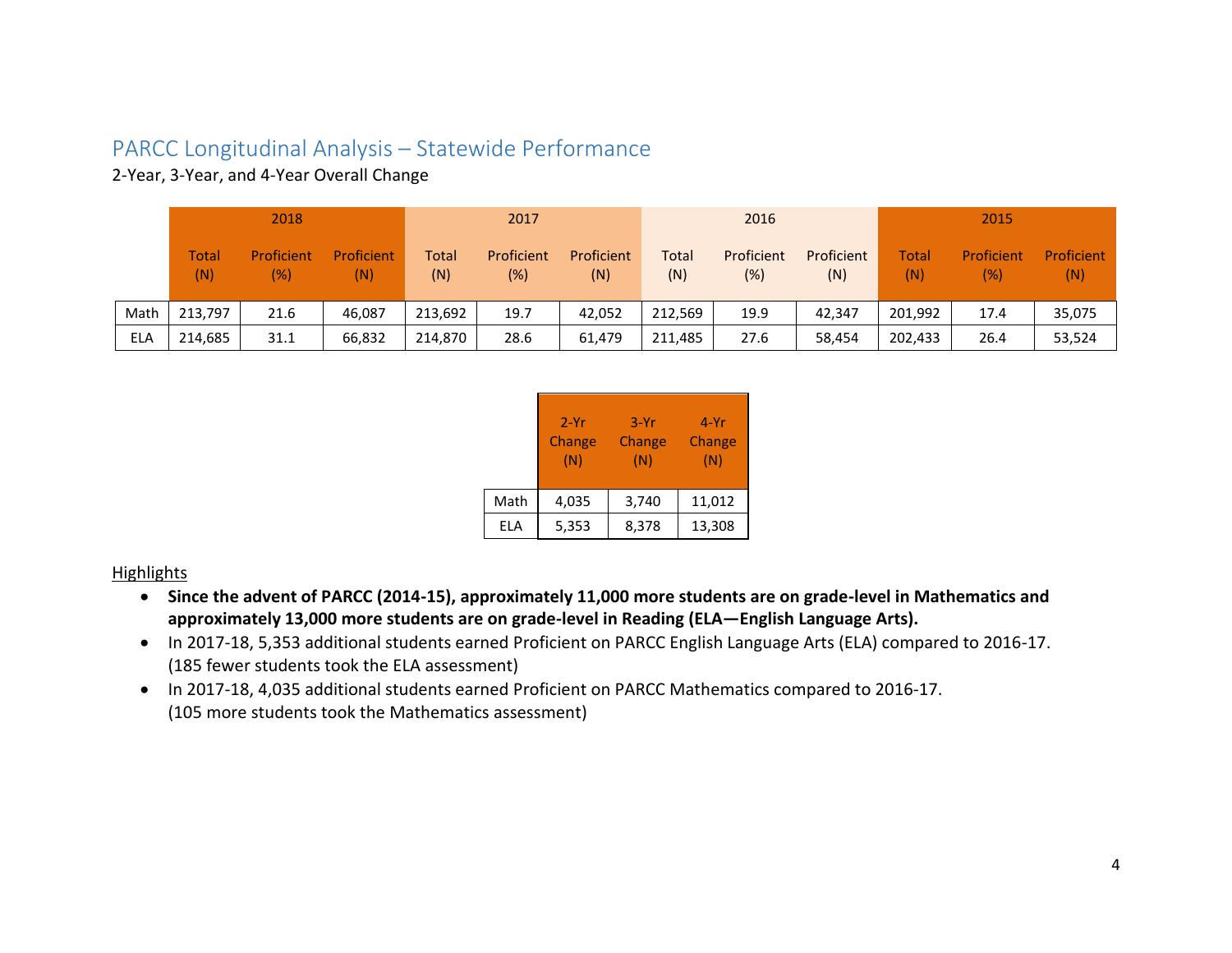| Grade        | N(2018) | 2015 Proficiency (%) | 2016 Proficiency (%) | 2017 Proficiency (%) | 2018 Proficiency (%) | 2-Yr Change 3-Yr Change |     | 4-Yr Change |
|--------------|---------|----------------------|----------------------|----------------------|----------------------|-------------------------|-----|-------------|
| $\mathbf{3}$ | 24,071  | 24.9                 | 24.1                 | 26.1                 | 28.5                 | 2.3                     | 4.4 | 3.6         |
| 4            | 24,908  | 23.7                 | 25.0                 | 25.2                 | 29.1                 | 3.9                     | 4.1 | 5.4         |
| 5            | 25,322  | 23.7                 | 24.7                 | 29.1                 | 30.5                 | 1.4                     | 5.8 | 6.8         |
| 6            | 24,458  | 21.9                 | 24.2                 | 24.8                 | 28.3                 | 3.5                     | 4.1 | 6.4         |
|              | 24,170  | 21.1                 | 23.0                 | 26.1                 | 29.3                 | 3.2                     | 6.3 | 8.2         |
| 8            | 23,702  | 22.8                 | 25.7                 | 27.9                 | 29.0                 | 1.1                     | 3.3 | 6.2         |
| 9            | 23,559  | 26.8                 | 27.4                 | 25.5                 | 28.4                 | 3.0                     | 1.0 | 1.6         |
| 10           | 22,993  | 31.3                 | 32.1                 | 31.4                 | 32.4                 | 0.9                     | 0.3 | 1.1         |
| 11           | 21,502  | 44.5                 | 44.9                 | 43.3                 | 46.4                 | 3.1                     | 1.5 | 1.9         |

# PARCC ELA/Reading by Grade and Student Subgroup: Improvement Across-the-Board

| <b>Subgroup</b> | N (2018) |      | 2015 Proficiency (%) 2016 Proficiency (%) 2017 Proficiency (%) |      | 2018 Proficiency (%) 2-Yr Change 3-Yr Change 4-Yr Change |     |        |     |
|-----------------|----------|------|----------------------------------------------------------------|------|----------------------------------------------------------|-----|--------|-----|
| <b>All</b>      | 214,685  | 26.4 | 27.7                                                           | 28.6 | 31.1                                                     | 2.5 | 3.5    | 4.7 |
| Female          | 105,935  | 31.6 | 33.5                                                           | 34.6 | 37.6                                                     | 3.0 | 4.1    | 5.9 |
| <b>Male</b>     | 108,750  | 21.4 | 22.0                                                           | 22.9 | 24.9                                                     | 2.0 | 2.9    | 3.5 |
| White           | 51,313   | 42.4 | 42.8                                                           | 44.3 | 46.7                                                     | 2.4 | 3.9    | 4.3 |
| <b>Black</b>    | 6,745    | 24.1 | 23.9                                                           | 23.2 | 27.4                                                     | 4.2 | 3.4    | 3.3 |
| <b>Hispanic</b> | 126,874  | 21.4 | 22.9                                                           | 23.8 | 26.2                                                     | 2.4 | 3.4    | 4.8 |
| <b>Asian</b>    | 4,151    | 53.8 | 55.1                                                           | 46.0 | 54.2                                                     | 8.2 | $-0.9$ | 0.4 |
| Amer. In.       | 25,311   | 13.6 | 16.9                                                           | 17.6 | 21.8                                                     | 4.2 | 4.9    | 8.2 |
| <b>ED</b>       | 155,206  | 18.6 | 20.2                                                           | 21.5 | 24.4                                                     | 2.9 | 4.2    | 5.8 |
| <b>SWD</b>      | 31,876   | 3.7  | 4.0                                                            | 4.0  | 4.8                                                      | 0.8 | 0.8    | 1.1 |
| EL.             | 29,269   | 3.5  | 4.3                                                            | 3.5  | 7.4                                                      | 3.9 | 3.1    | 3.9 |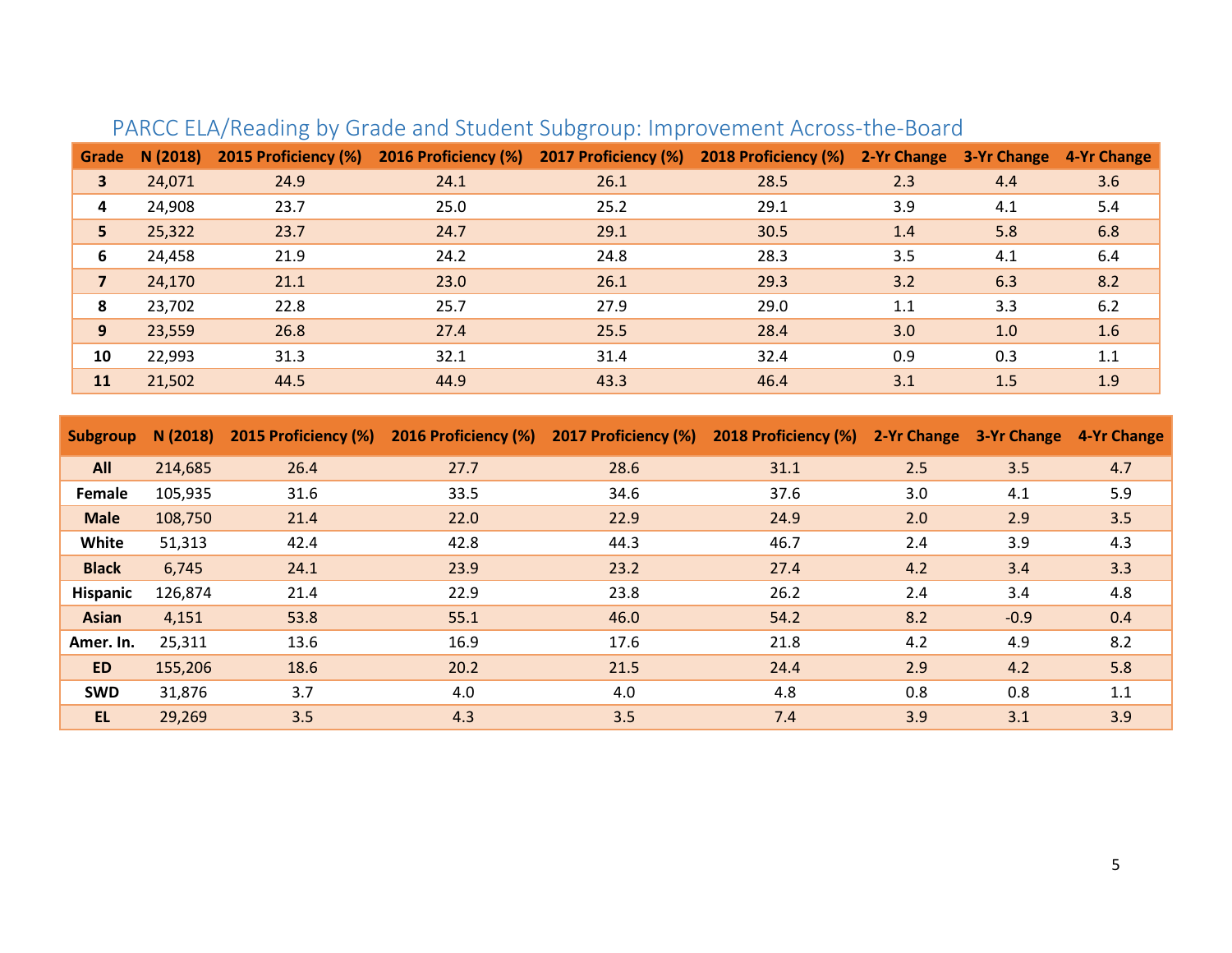| Grade | N(2018) | 2015 Proficiency (%) | 2016 Proficiency (%) | 2017 Proficiency (%) | 2018 Proficiency (%) | 2-Yr Change | 3-Yr Change | 4-Yr Change |
|-------|---------|----------------------|----------------------|----------------------|----------------------|-------------|-------------|-------------|
| 3     | 25,193  | 25.2                 | 29.9                 | 30.1                 | 32.3                 | 2.2         | 2.4         | 7.1         |
| 4     | 25,712  | 18.5                 | 23.1                 | 23.1                 | 25.6                 | 2.4         | 2.5         | 7.1         |
| 5     | 25,588  | 20.5                 | 25.2                 | 23.2                 | 27.7                 | 4.4         | 2.5         | 7.2         |
| 6     | 24,617  | 18.6                 | 19.7                 | 19.6                 | 20.3                 | 0.7         | 0.6         | 1.8         |
|       | 24,446  | 15.2                 | 17.3                 | 16.7                 | 20.5                 | 3.8         | 3.2         | 5.4         |
| 8     | 24,139  | 16.9                 | 19.2                 | 20.2                 | 20.8                 | 0.6         | 1.6         | 3.9         |
| 9     | 24,716  | 16.0                 | 18.2                 | 16.9                 | 19.1                 | 2.2         | 0.9         | 3.0         |
| 10    | 22,608  | 12.4                 | 13.2                 | 14.1                 | 13.9                 | $-0.2$      | 0.7         | 1.5         |
| 11    | 16,778  | 9.6                  | 9.4                  | 8.3                  | 8.3                  | 0.0         | $-1.1$      | $-1.3$      |

# PARCC Mathematics by Grade and Student Subgroup: Significant Progress in Early Grades

| Subgroup        | N (2018) | 2015 Proficiency (%) | 2016 Proficiency (%) | 2017 Proficiency (%) | 2018 Proficiency (%) | 2-Yr Change | 3-Yr Change | 4-Yr Change |
|-----------------|----------|----------------------|----------------------|----------------------|----------------------|-------------|-------------|-------------|
|                 |          |                      |                      |                      |                      |             |             |             |
| All             | 213,797  | 17.4                 | 19.9                 | 19.7                 | 21.6                 | 1.9         | 1.7         | 4.2         |
| Female          | 105,424  | 17.5                 | 20.2                 | 19.5                 | 21.7                 | 2.2         | 1.5         | 4.2         |
| <b>Male</b>     | 108,373  | 17.3                 | 19.6                 | 19.9                 | 21.4                 | 1.5         | 1.8         | 4.2         |
| White           | 49,765   | 29.7                 | 33.1                 | 33.0                 | 35.3                 | 2.2         | 2.1         | 5.5         |
| <b>Black</b>    | 6,694    | 13.3                 | 14.4                 | 12.9                 | 16.5                 | 3.6         | 2.1         | 3.3         |
| <b>Hispanic</b> | 127,965  | 13.4                 | 15.9                 | 15.7                 | 17.5                 | 1.8         | 1.6         | 4.1         |
| <b>Asian</b>    | 4,064    | 45.5                 | 48.2                 | 37.8                 | 45.1                 | 7.3         | $-3.1$      | $-0.4$      |
| Amer. In.       | 25,019   | 8.6                  | 10.4                 | 10.1                 | 12.6                 | 2.6         | 2.2         | 4.1         |
| <b>ED</b>       | 156,518  | 12.0                 | 14.5                 | 14.5                 | 16.5                 | 2.0         | 2.0         | 4.5         |
| <b>SWD</b>      | 31,799   | 3.4                  | 4.0                  | 3.6                  | 4.5                  | 1.0         | 0.6         | 1.1         |
| <b>EL</b>       | 32,715   | 4.6                  | 6.0                  | 5.0                  | 7.5                  | 2.4         | 1.5         | 2.9         |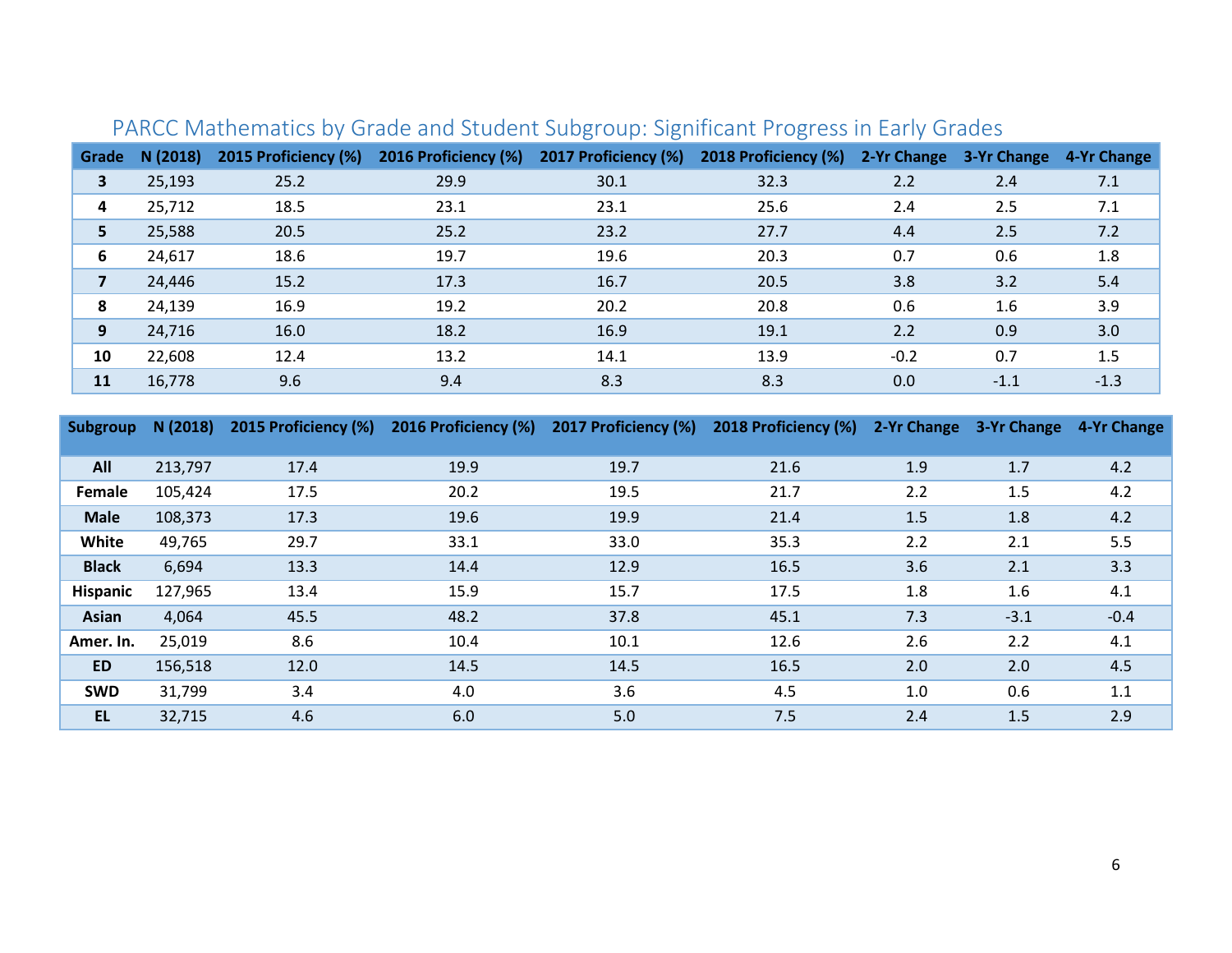| Assessment                 | Grade | N              | Proficient |
|----------------------------|-------|----------------|------------|
| Algebra I                  | 8     | 4478           | 50.8%      |
| Algebra II                 | 8     | 13             | 76.9%      |
| Geometry                   | 8     | 355            | 70.1%      |
| Math 08                    | 8     | 19250          | 12.8%      |
| Integrated Math I          | 8     | 43             | 55.8%      |
| <b>All Grade 8</b>         |       | 24139          | 20.8%      |
| Algebra I                  | 9     | 18861          | 13.7%      |
| Algebra II                 | 9     | 540            | 47.2%      |
| Geometry                   | 9     | 4957           | 36.9%      |
| Integrated Math I          | 9     | 306            | 14.1%      |
| <b>Integrated Math II</b>  | 9     | 50             | $**$       |
| Integrated Math III        | 9     | $\overline{2}$ | $**$       |
| All Grade 9                |       | 24716          | 19.1%      |
| Algebra I                  | 10    | 1100           | 3.3%       |
| Algebra II                 | 10    | 5272           | 28.6%      |
| Geometry                   | 10    | 15430          | 9.9%       |
| Integrated Math I          | 10    | 274            | 15.3%      |
| Integrated Math II         | 10    | 495            | 4.6%       |
| <b>Integrated Math III</b> | 10    | 37             | 8.1%       |
| All Grade 10               |       | 22608          | 13.9%      |
| Algebra I                  | 11    | 290            | 6.2%       |
| Algebra II                 | 11    | 14350          | 8.6%       |
| Geometry                   | 11    | 1724           | 5.0%       |
| Integrated Math I          | 11    | 100            | 14.0%      |
| Integrated Math II         | 11    | 160            | 23.1%      |
| <b>Integrated Math III</b> | 11    | 154            | 1.9%       |
| All Grade 11               |       | 16778          | 8.3%       |

### PARCC High School Math Performance by Grade

\*\* = Data suppressed to protect student privacy.

#### **HIGHLIGHTS**

- Over 4,800 eighth graders or 20.1 percent of the 8th grade population took assessments for higher-level Math courses (including Algebra I, Geometry, and Algebra II) with almost 4,500 taking the PARCC Algebra I assessment. As a group,  $8<sup>th</sup>$  graders who took the Algebra I assessment outperformed high school students who took that assessment. Just over half (50.8 percent) of 8<sup>th</sup> graders met proficiency on the Algebra I assessment.
- $\bullet$  Over 500 9<sup>th</sup> graders took the Algebra II assessment. As a group, they outperformed all other high school students who took that assessment. For 9<sup>th</sup> graders taking the Algebra II assessment, performance was 47.2 percent. This compares to 28.6 proficient for  $10^{th}$  graders and 8.6 percent for  $11^{th}$  graders.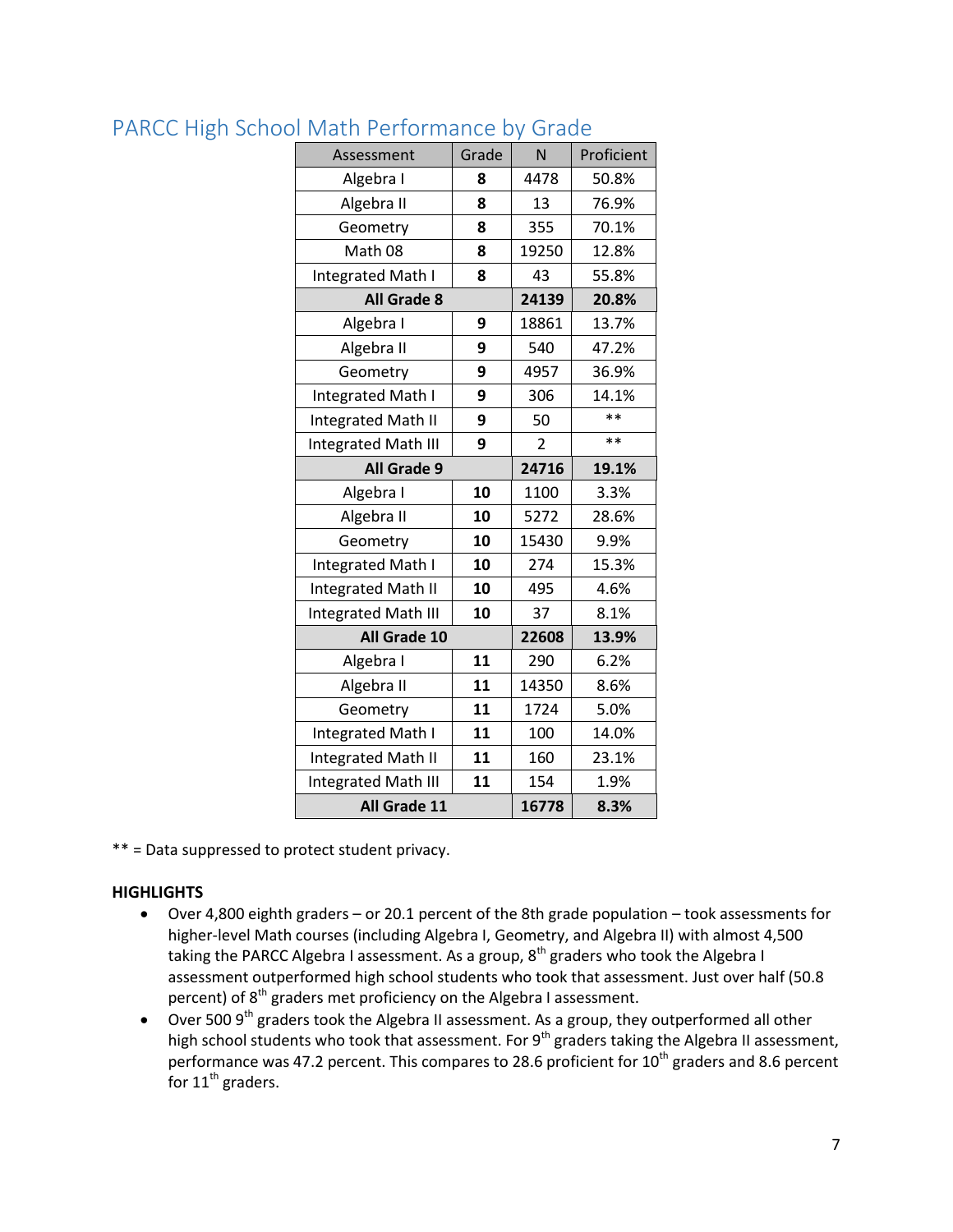# PARCC Longitudinal Analysis – Performance at Albuquerque Public Schools

2-Year, 3-Year, and 4-Year Overall Change

|      | 2018         |                   |                   | 2017                |                   | 2016              |              |                   | 2015              |                     |                   |                   |
|------|--------------|-------------------|-------------------|---------------------|-------------------|-------------------|--------------|-------------------|-------------------|---------------------|-------------------|-------------------|
|      | Total<br>(N) | Proficient<br>(%) | Proficient<br>(N) | <b>Total</b><br>(N) | Proficient<br>(%) | Proficient<br>(N) | Total<br>(N) | Proficient<br>(%) | Proficient<br>(N) | <b>Total</b><br>(N) | Proficient<br>(%) | Proficient<br>(N) |
| Math | 57,311       | 21.3              | 12,195            | 57,146              | 19.7              | 11,238            | 56,789       | 20.4              | 11,606            | 52,862              | 19.1              | 10,088            |
| ELA  | 57,306       | 30.4              | 17,404            | 57,306              | 27.0              | 15,447            | 56,506       | 28.1              | 15,855            | 52,888              | 29.1              | 15,389            |

|      | $2-Yr$<br>Change<br>(N) | $3-Yr$<br>Change<br>(N) | 4-Yr<br>Change<br>(N) |
|------|-------------------------|-------------------------|-----------------------|
| Math | 957                     | 589                     | 2,107                 |
| FI A | 1,957                   | 1,549                   | 2,015                 |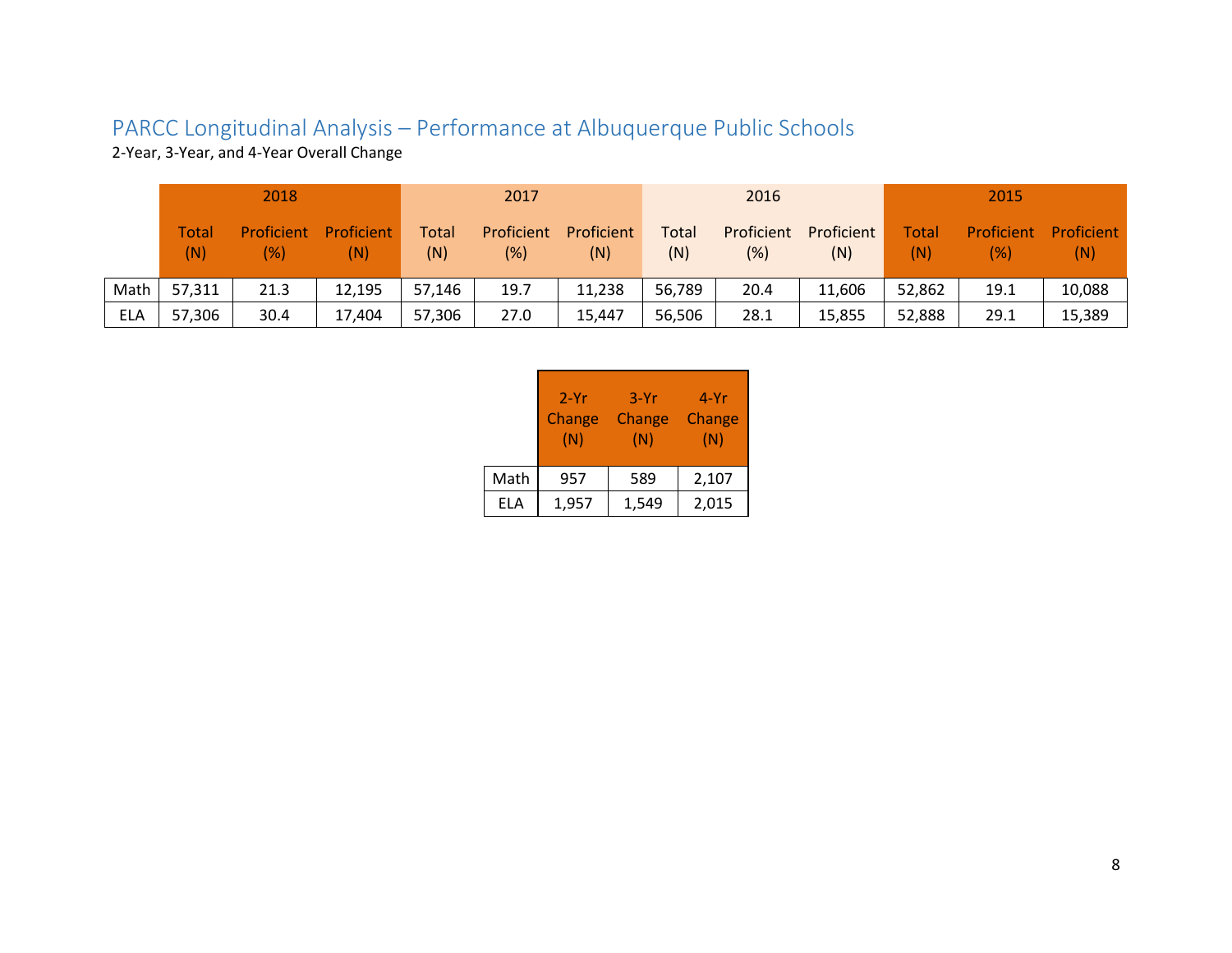| <b>Grade</b>   | N (2018) | 2015<br><b>Proficiency (%)</b> | 2016<br><b>Proficiency (%)</b> | 2017<br><b>Proficiency (%)</b> | 2018<br><b>Proficiency (%)</b> | $2-Yr$<br><b>Change</b> | $3-Yr$<br><b>Change</b> | $4-Yr$<br><b>Change</b> |
|----------------|----------|--------------------------------|--------------------------------|--------------------------------|--------------------------------|-------------------------|-------------------------|-------------------------|
| 3              | 6,696    | 31.4                           | 21.4                           | 22.6                           | 25.9                           | 3.3                     | 4.5                     | $-5.5$                  |
| 4              | 7,096    | 25.1                           | 25.4                           | 22.6                           | 27.6                           | 5.0                     | 2.2                     | 2.5                     |
| 5              | 7,161    | 25.6                           | 24.0                           | 26.7                           | 28.0                           | 1.3                     | 4.0                     | 2.4                     |
| 6              | 6,329    | 21.4                           | 22.7                           | 20.1                           | 24.4                           | 4.3                     | 1.7                     | 3.0                     |
| $\overline{7}$ | 6,132    | 21.0                           | 24.2                           | 23.0                           | 27.0                           | 4.0                     | 2.8                     | 6.0                     |
| 8              | 6,047    | 23.8                           | 24.6                           | 26.5                           | 29.5                           | 3.0                     | 4.9                     | 5.7                     |
| 9              | 6,357    | 29.5                           | 28.8                           | 27.1                           | 29.7                           | 2.5                     | 0.9                     | 0.2                     |
| 10             | 5,924    | 37.8                           | 33.9                           | 32.1                           | 36.3                           | 4.2                     | 2.4                     | $-1.5$                  |
| 11             | 5,564    | 51.3                           | 51.4                           | 44.4                           | 48.2                           | 3.8                     | $-3.2$                  | $-3.1$                  |

## Albuquerque Public Schools PARCC Performance by Grade and Student Subgroup English Language Arts

| <b>Subgroup</b> | N (2018) | 2015<br><b>Proficiency (%)</b> | 2016<br><b>Proficiency (%)</b> | 2017<br><b>Proficiency (%)</b> | 2018<br><b>Proficiency (%)</b> | $2-Yr$<br><b>Change</b> | $3-Yr$<br><b>Change</b> | $4-Yr$<br><b>Change</b> |
|-----------------|----------|--------------------------------|--------------------------------|--------------------------------|--------------------------------|-------------------------|-------------------------|-------------------------|
| All             | 57,306   | 29.1                           | 28.1                           | 27.0                           | 30.4                           | 3.4                     | 2.3                     | 1.3                     |
| Female          | 28,271   | 34.6                           | 33.8                           | 32.5                           | 36.2                           | 3.7                     | 2.5                     | 1.6                     |
| <b>Male</b>     | 29,035   | 23.8                           | 22.5                           | 21.6                           | 24.7                           | 3.1                     | 2.1                     | 0.9                     |
| White           | 12,679   | 48.9                           | 47.4                           | 47.4                           | 50.5                           | 3.2                     | 3.2                     | 1.6                     |
| <b>Black</b>    | 2,462    | 22.4                           | 21.1                           | 18.7                           | 24.2                           | 5.5                     | 3.2                     | 1.9                     |
| <b>Hispanic</b> | 36,574   | 22.6                           | 21.8                           | 20.6                           | 23.7                           | 3.1                     | 1.9                     | 1.1                     |
| <b>Asian</b>    | 1,710    | 50.6                           | 50.5                           | 42.8                           | 56.4                           | 13.6                    | 5.9                     | 5.7                     |
| Amer. In.       | 3,752    | 16.5                           | 17.6                           | 15.6                           | 20.4                           | 4.8                     | 2.8                     | 4.0                     |
| <b>ED</b>       | 39,584   | 18.6                           | 18.0                           | 17.2                           | 20.3                           | 3.2                     | 2.3                     | 1.8                     |
| <b>SWD</b>      | 10,163   | 6.1                            | 3.3                            | 2.9                            | 3.2                            | 0.4                     | $-0.1$                  | $-2.9$                  |
| EL.             | 9,229    | 4.5                            | 4.0                            | 2.5                            | 6.4                            | 3.9                     | 2.4                     | 1.9                     |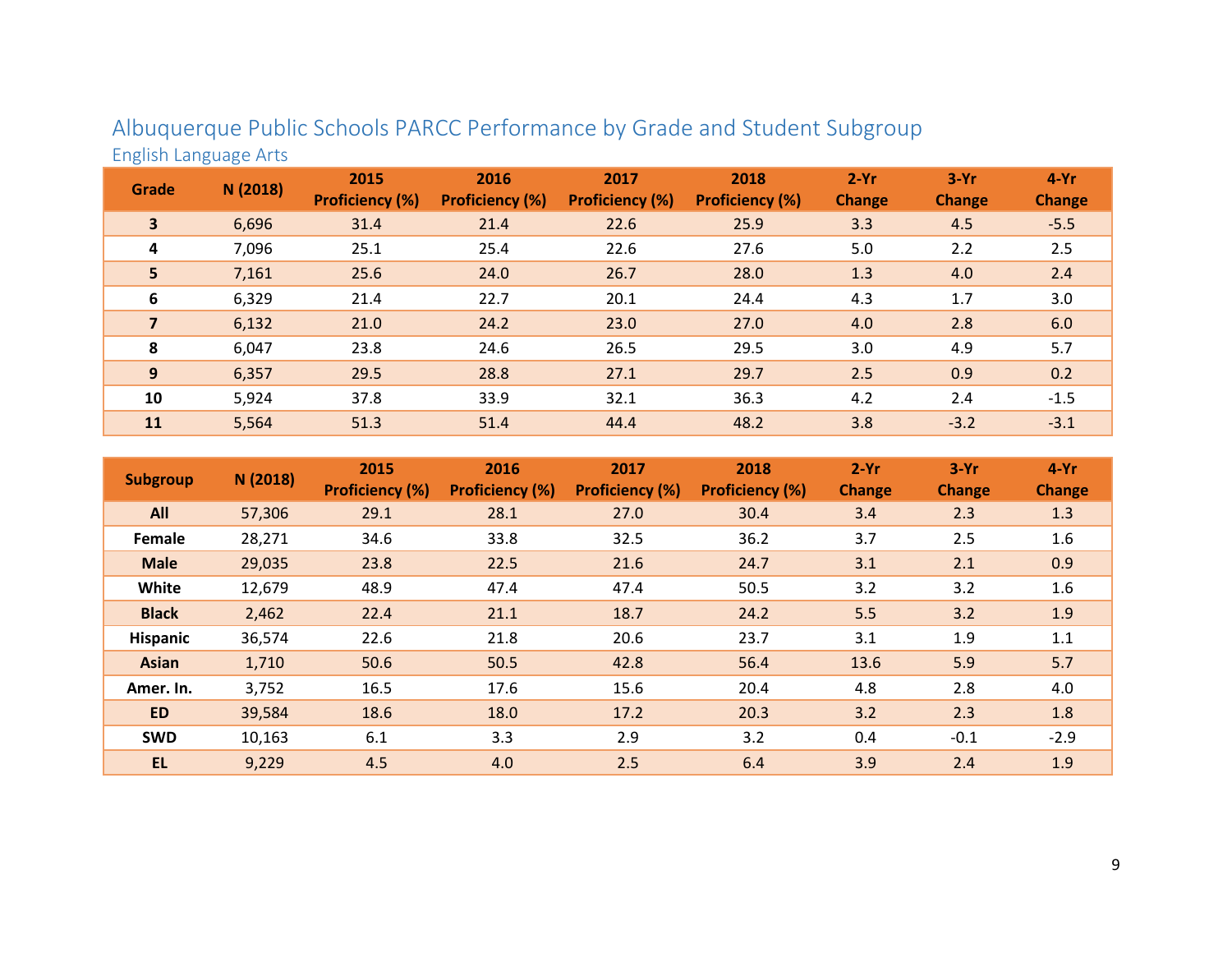| Grade                   | N (2018) | 2015<br><b>Proficiency (%)</b> | 2016<br><b>Proficiency (%)</b> | 2017<br><b>Proficiency (%)</b> | 2018<br><b>Proficiency (%)</b> | $2-Yr$<br>Change | $3-Yr$<br><b>Change</b> | $4-Yr$<br><b>Change</b> |
|-------------------------|----------|--------------------------------|--------------------------------|--------------------------------|--------------------------------|------------------|-------------------------|-------------------------|
| $\overline{\mathbf{3}}$ | 6,906    | 28.1                           | 28.7                           | 28.1                           | 31.6                           | 3.5              | 2.9                     | 3.5                     |
| 4                       | 7,234    | 18.1                           | 22.9                           | 21.4                           | 24.1                           | 2.7              | 1.2                     | 6.0                     |
| 5                       | 7,237    | 20.5                           | 23.1                           | 22.1                           | 25.1                           | 3.0              | 2.0                     | 4.6                     |
| 6                       | 6,375    | 16.7                           | 16.6                           | 15.6                           | 16.9                           | 1.3              | 0.3                     | 0.2                     |
| 7                       | 6,219    | 16.4                           | 17.2                           | 15.5                           | 18.8                           | 3.3              | 1.6                     | 2.4                     |
| 8                       | 6,152    | 17.4                           | 19.7                           | 19.0                           | 19.1                           | 0.1              | $-0.6$                  | 1.7                     |
| 9                       | 6,514    | 19.9                           | 21.2                           | 20.2                           | 21.9                           | 1.7              | 0.7                     | 2.0                     |
| 10                      | 6,010    | 16.2                           | 17.1                           | 18.4                           | 17.4                           | $-1.0$           | 0.3                     | 1.2                     |
| 11                      | 4,664    | 15.8                           | 14.3                           | 13.1                           | 12.0                           | $-1.1$           | $-2.3$                  | $-3.8$                  |

# Albuquerque Public Schools PARCC Performance by Grade and Student Subgroup Mathematics

| <b>Subgroup</b> | N (2018) | 2015<br><b>Proficiency (%)</b> | 2016<br><b>Proficiency (%)</b> | 2017<br><b>Proficiency (%)</b> | 2018<br><b>Proficiency (%)</b> | $2-Yr$<br><b>Change</b> | $3-Yr$<br>Change | $4-Yr$<br><b>Change</b> |
|-----------------|----------|--------------------------------|--------------------------------|--------------------------------|--------------------------------|-------------------------|------------------|-------------------------|
| All             | 57,311   | 19.1                           | 20.4                           | 19.7                           | 21.3                           | 1.6                     | 0.8              | 2.2                     |
| Female          | 28,274   | 19.1                           | 20.8                           | 19.4                           | 21.2                           | 1.8                     | 0.4              | 2.1                     |
| <b>Male</b>     | 29,037   | 19.0                           | 20.1                           | 19.9                           | 21.3                           | 1.4                     | 1.2              | 2.3                     |
| White           | 12,444   | 35.9                           | 38.6                           | 38.5                           | 40.1                           | 1.6                     | 1.5              | 4.2                     |
| <b>Black</b>    | 2,459    | 10.1                           | 11.3                           | 9.5                            | 13.7                           | 4.1                     | 2.4              | 3.6                     |
| <b>Hispanic</b> | 36,904   | 13.4                           | 14.6                           | 13.7                           | 15.2                           | 1.4                     | 0.5              | 1.8                     |
| <b>Asian</b>    | 1,669    | 45.2                           | 46.4                           | 37.5                           | 47.5                           | 10.0                    | 1.1              | 2.3                     |
| Amer. In.       | 3,707    | 10.2                           | 10.4                           | 9.8                            | 12.9                           | 3.0                     | 2.5              | 2.6                     |
| <b>ED</b>       | 39,986   | 11.0                           | 12.0                           | 11.3                           | 12.7                           | 1.4                     | 0.6              | 1.7                     |
| <b>SWD</b>      | 10,152   | 3.4                            | 2.9                            | 2.3                            | 2.5                            | 0.2                     | $-0.4$           | $-0.9$                  |
| <b>EL</b>       | 9,923    | 5.2                            | 5.9                            | 3.9                            | 5.9                            | 2.0                     | 0.1              | 0.7                     |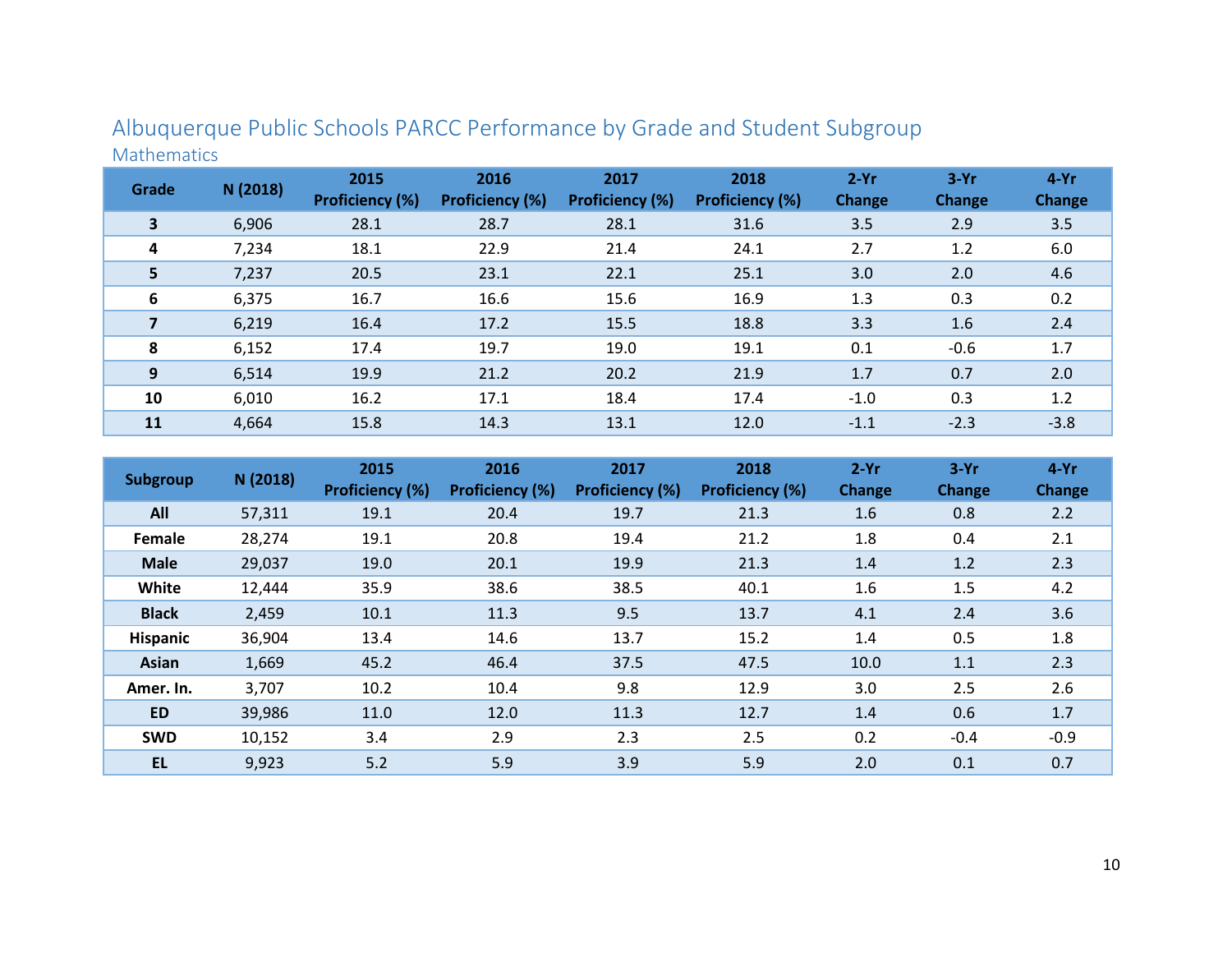### PARCC ELA Results: Statewide and Largest 10 Districts

- In 2018, 214,685 students took the PARCC English Language Arts (ELA) assessment. Sixtythree percent of these students were enrolled in one of the 10 largest school districts in the state. About a quarter of students (26.7 percent) taking PARCC ELA were enrolled in Albuquerque Public Schools (APS).
- **Between 2015 and 2018, the percentage of students proficient on PARCC ELA increased by at least 10 percentage points in four of the 10 largest school districts – Farmington, Gadsden, Gallup, and Hobbs.**
- Statewide, 31.1 percent of students earned either a Performance Level 4 or a Performance Level 5 (i.e., were proficient) on PARCC ELA in 2018. Within the state's 10 largest school districts, 31.7 percent of students were proficient.
- After two years of declining proficiency rates, proficiency at APS increased from 27.0 percent in 2017 to 30.4 percent in 2018, the first time PARCC ELA proficiency has been above 30 percent at APS. Las Cruces Public Schools was the other large school district to exceed 30 percent proficiency in ELA for the first time in 2018.
- **In 2018, Farmington Municipal Schools (FMS) became the highest-performing large district in ELA at 42.6 percent, surpassing Rio Rancho Public Schools. Proficiency at FMS increased 14.8 percentage points between 2015 and 2018.**
- Although Gallup McKinley County Schools (GMCS) continues to have the lowest rate of proficiency among the state's 10 largest school districts, its rate reached 25.8 percent in 2018. This figure is 11.2 percentage points higher than this school district's 2015 rate of proficiency. GMCS also had the highest year-over-year growth among the 10 largest school districts between 2017 and 2018.
- Continuing the trend evident since the 2015 PARCC administration, cumulative ELA performance within the 10 largest school districts remains slightly higher than statewide performance. In 2018, the difference was 0.6 percentage points. Since 2015, the gap between statewide and large-district performance has been between 0.4 and 0.7 percentage points. The increase in the percentage of proficient students between the 2015 and 2018 administrations is the same statewide as it is within the 10 largest school districts. Since 2015, proficiency has increased 4.7 percentage points for both groups of students.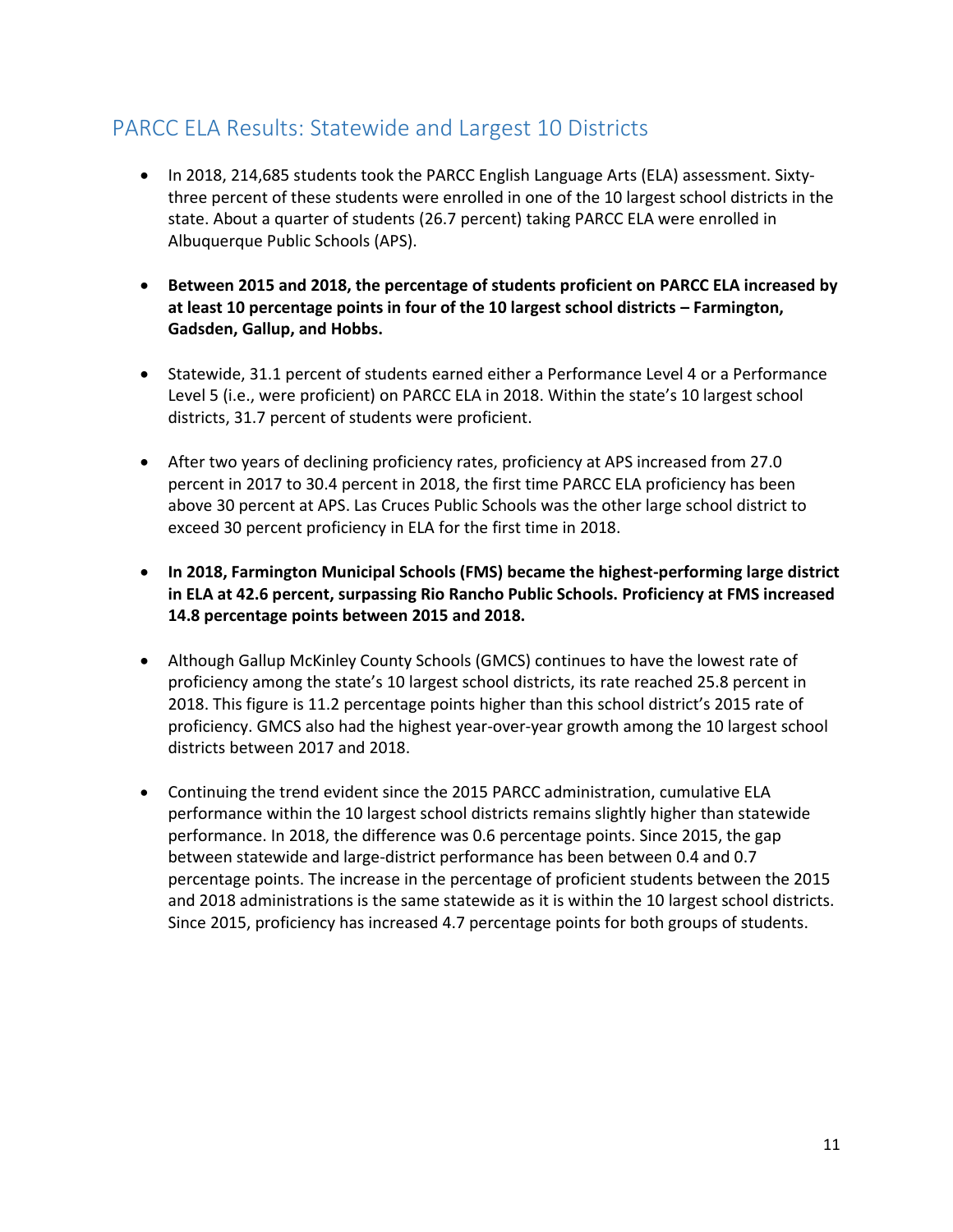# **PARCC ELA Proficiency Rates Among 10 Largest Districts**

SY 14-15 SY 15-16 SY 16-17 SY 17-18

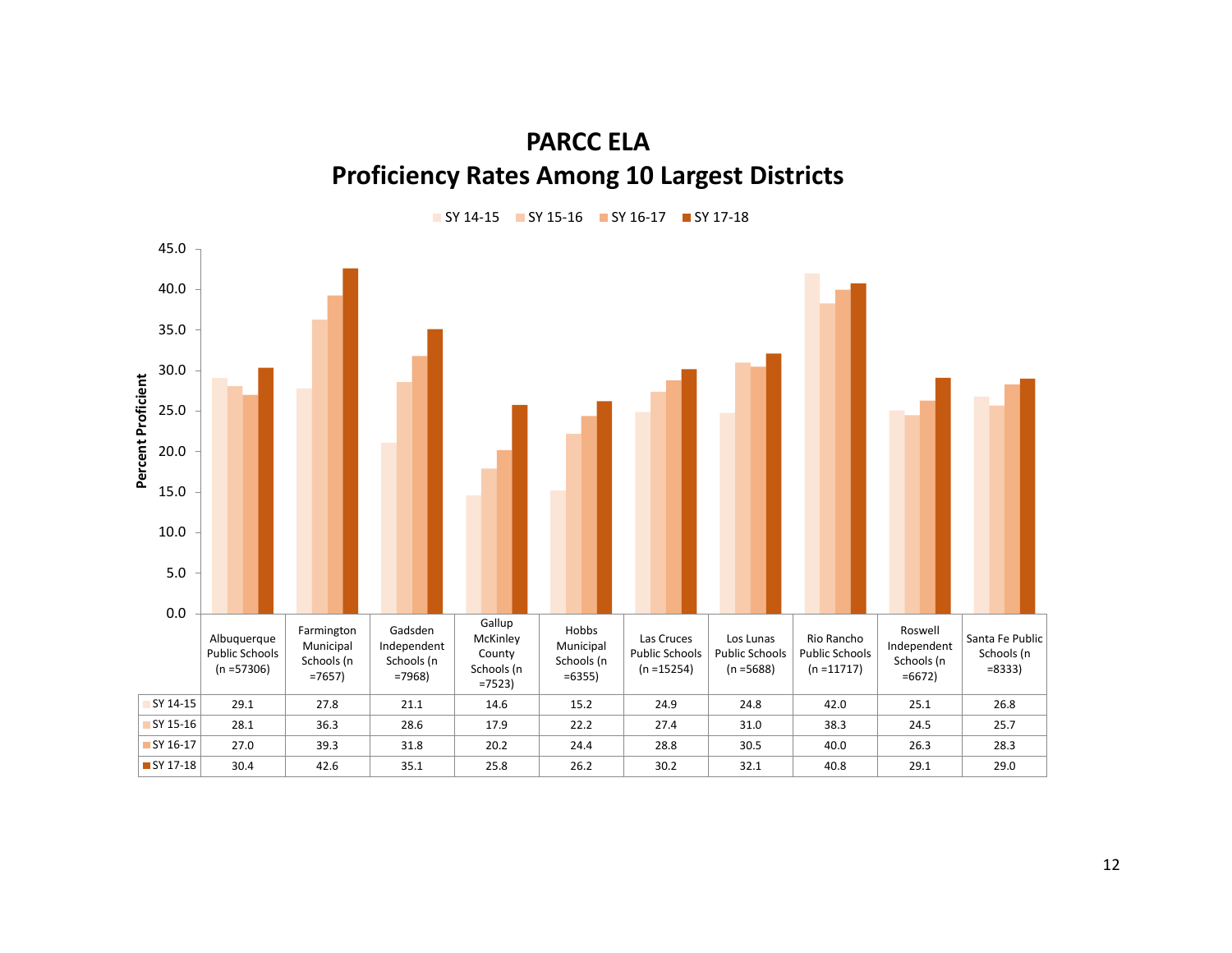



13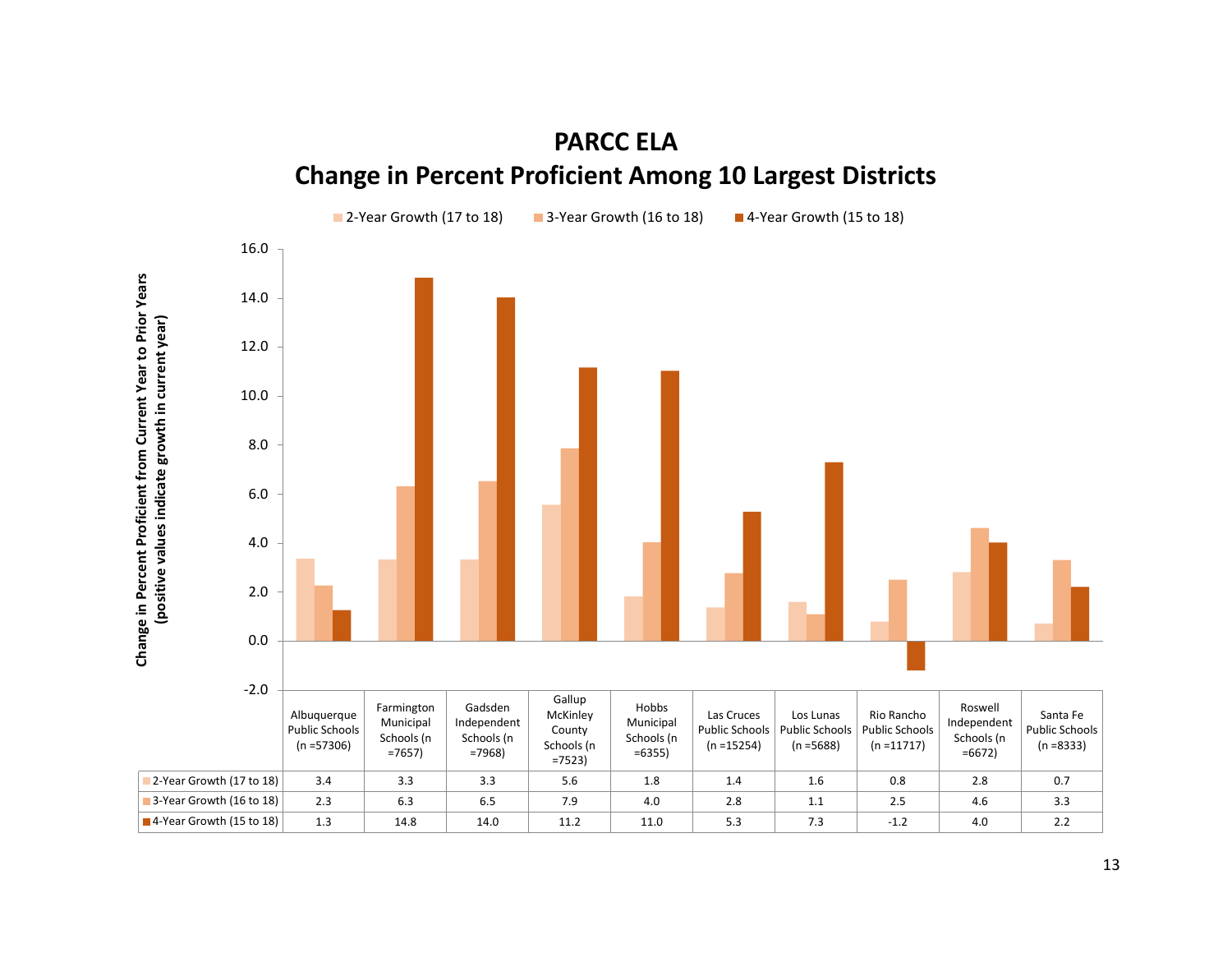# **PARCC ELA Proficiency Rates Among Next 10 Largest Districts**



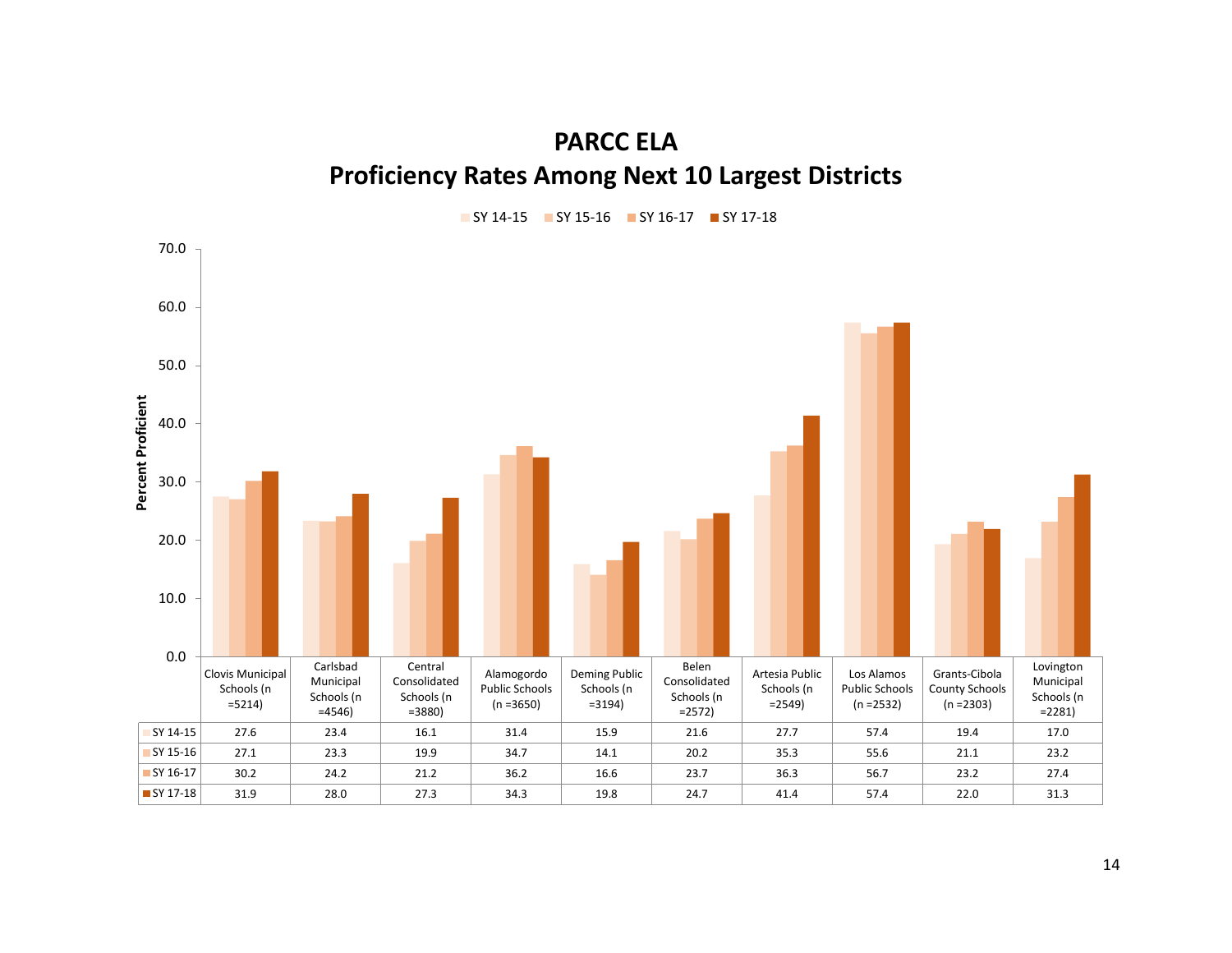

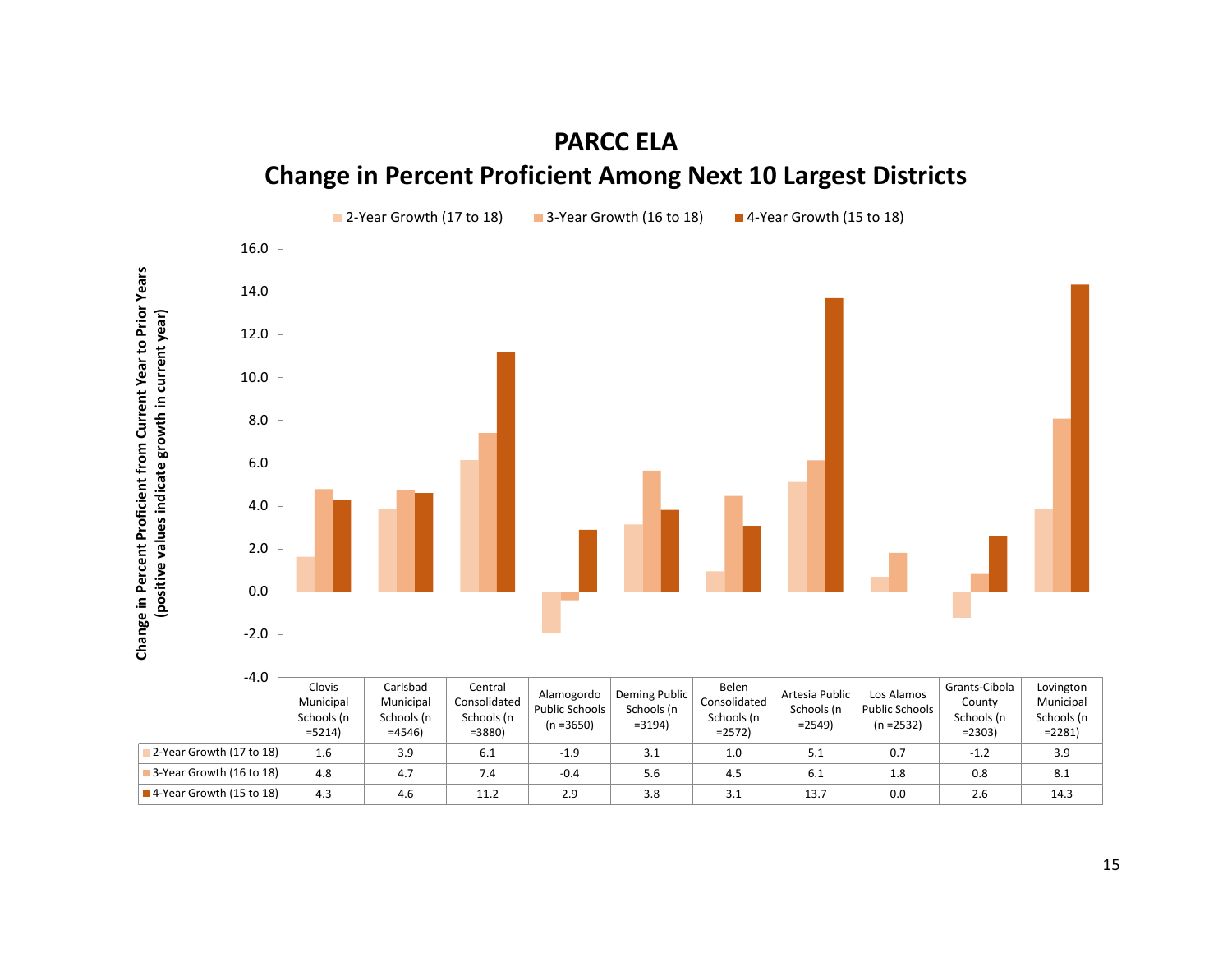# PARCC Mathematics Results: Statewide and Largest 10 Districts

- **Statewide, 21.6 percent of students were proficient on PARCC Math in 2018. Within the state's 10 largest school districts, 22.1 percent of students were proficient.**
- Like ELA, and continuing the trend evident since the 2015 PARCC administration, cumulative Math performance within the 10 largest school districts remains slightly higher than statewide performance. This gap narrowed slightly in 2018 to 0.5 percentage points. The gap had been 0.7 percentage points between 2015 and 2017.
- Rio Rancho Public Schools (RRPS) is the first of the 10 largest school districts to exceed proficiency of 30 percent on PARCC Math. Proficiency at RRPS increased from 29.2 percent in 2017 to 31.4 percent in 2018.
- Unlike ELA, none of the 10 largest school districts had growth between 2015 and 2018 on PARCC Math that exceeded 10 percent. **At 8.8 percent, Gadsden Independent Schools had the largest increase in the percentage of proficient students during this timeframe.**
- Between 2015 and 2018, statewide proficiency increased 4.2 percentage points, while proficiency at the 10 largest school districts increased 4.0 percentage points.
- The percentage of students who were proficient on PARCC Math increased at least one percentage point from 2017 to 2018 in all 10 large school districts.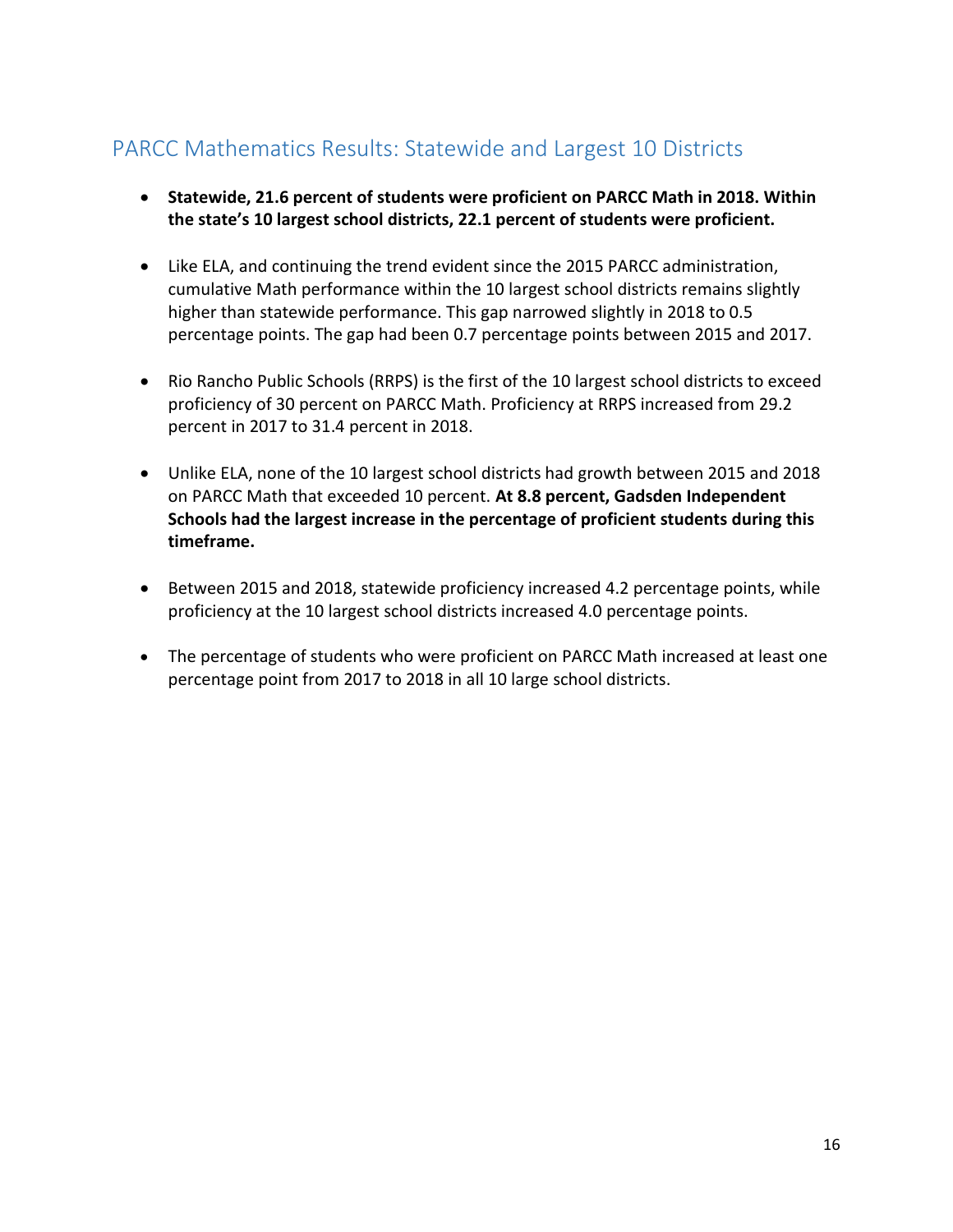# **PARCC Mathematics Proficiency Rates Among 10 Largest Districts**

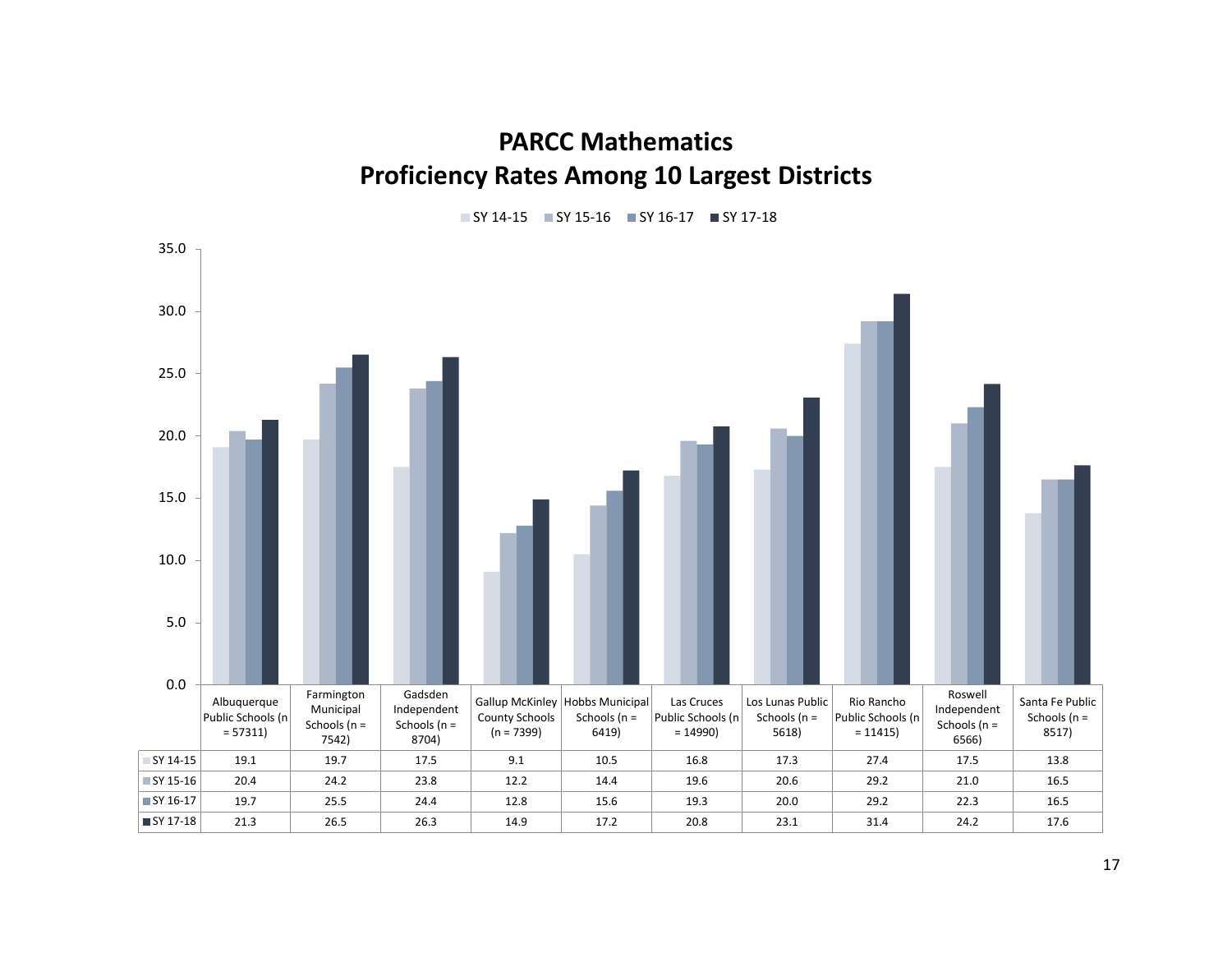

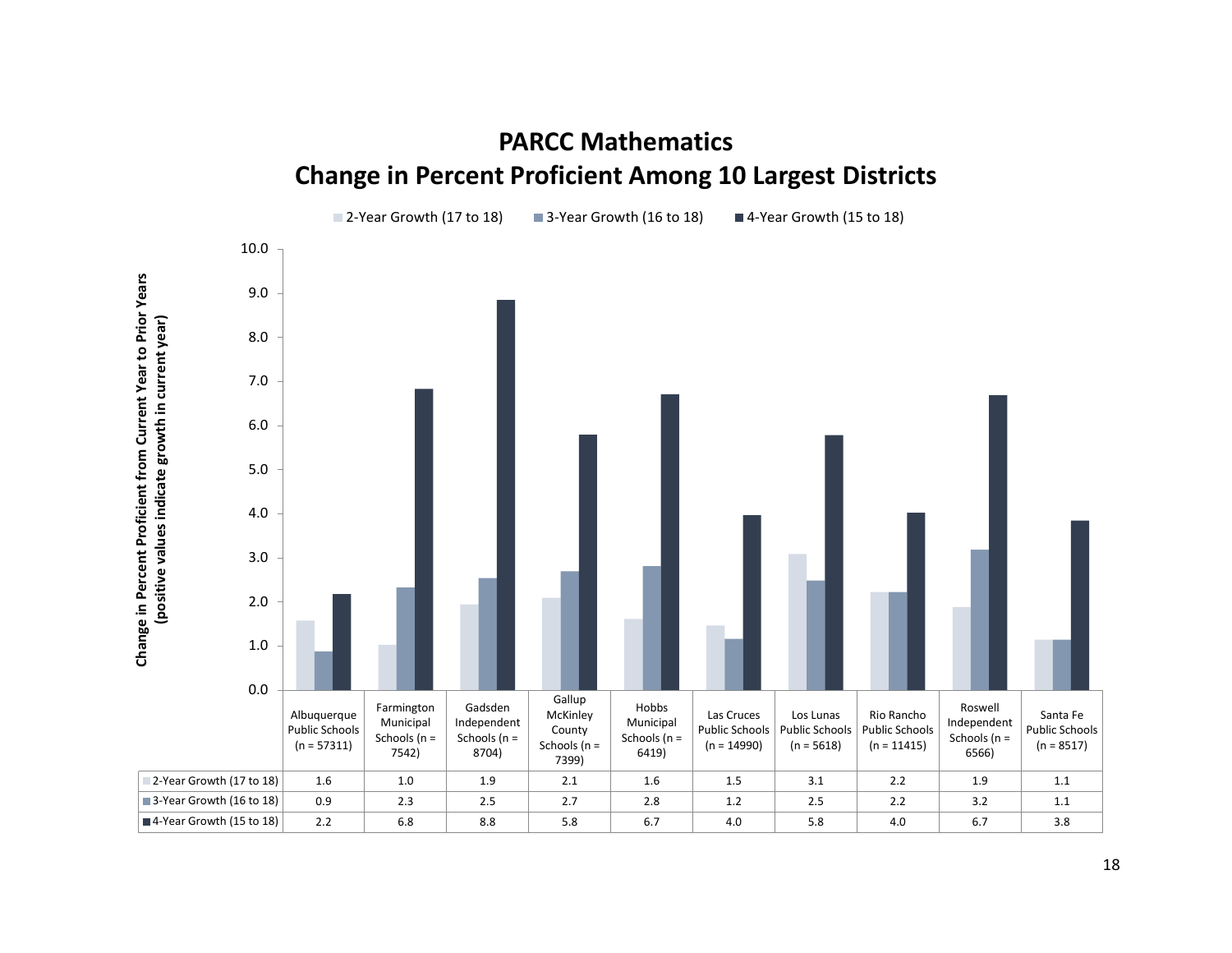**PARCC Mathematics Proficiency Rates Among Next 10 Largest Districts**



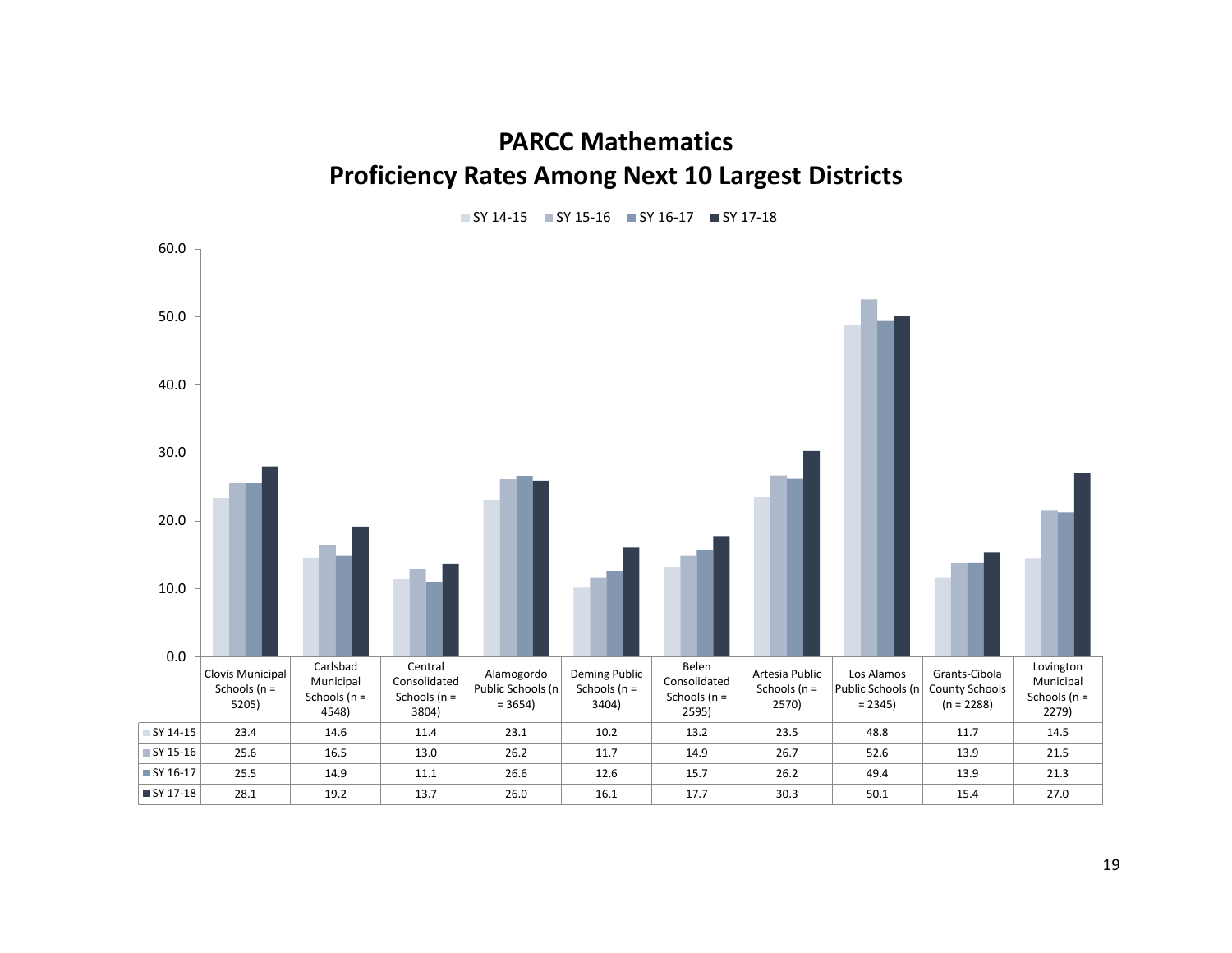

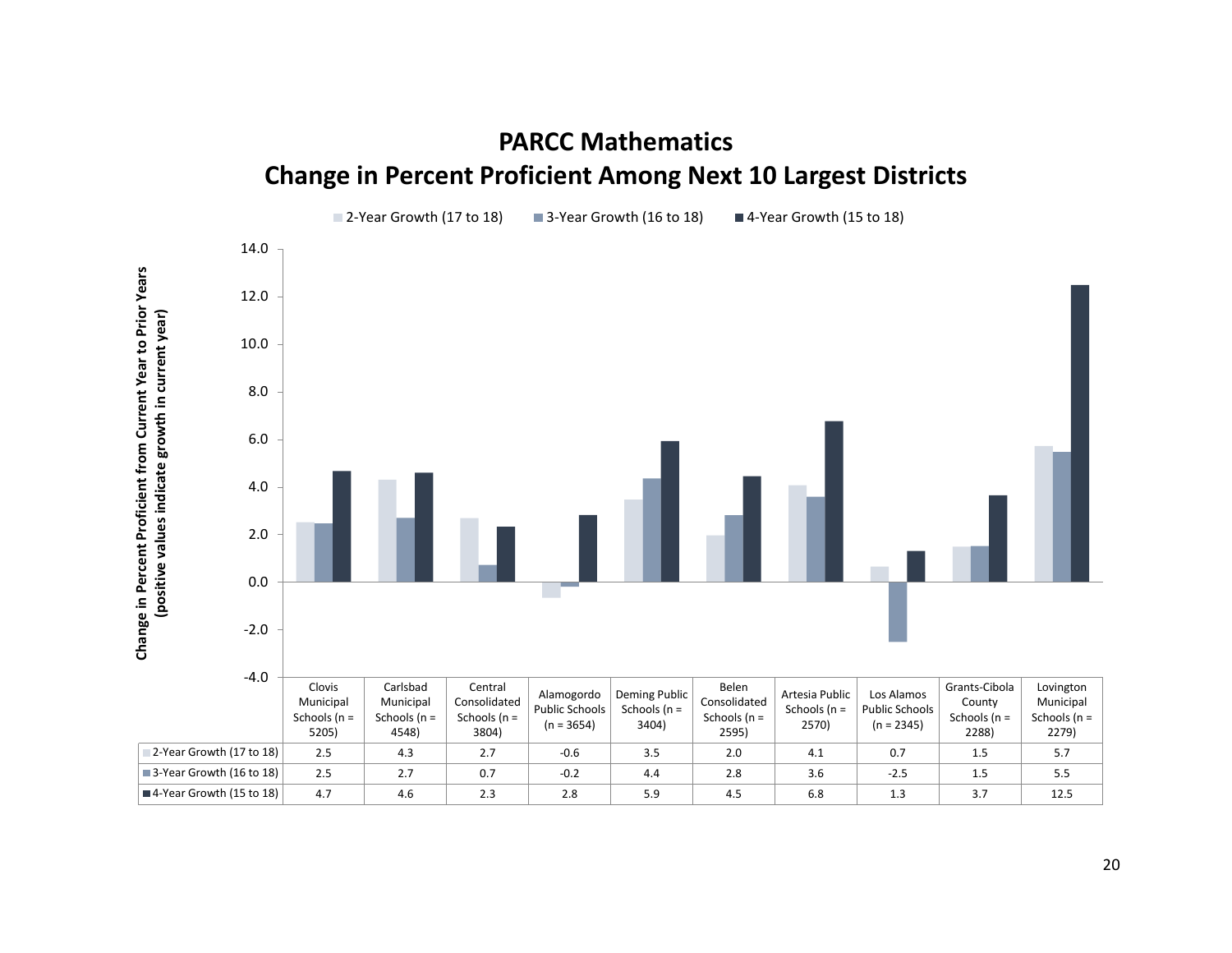# Highest Performance and Growth: School Districts and State Charters

- Among the 89 school districts, nine had PARCC ELA proficiency rates of at least 50 percent. **Des Moines Municipal Schools had the highest rate at 64.6 percent, followed by Cloudcroft Municipal Schools at 62.0 percent and Melrose Public Schools at 58.4 percent.**
- Among state charter schools, nine had PARCC ELA proficiency rates of at least 50 percent. **The Albuquerque Institute of Math & Science had the highest rate of PARCC ELA proficiency in 2018 at 87.0 percent, followed by the New Mexico School for the Arts at 75.8 percent, and Cottonwood Classical Prep at 70.1 percent.**
- Among the 89 school districts (not including state charters), three had PARCC Math proficiency rates of at least 50 percent. Roy Municipal Schools had the highest rate at 63.3 percent, followed by Des Moines Municipal Schools at 57.8 percent, and Los Alamos Public Schools at 50.1 percent.
- Among state charter schools, one had a PARCC Math proficiency rate of at least 50 percent. The Albuquerque Institute of Math & Science had the highest rate of PARCC Math proficiency in 2018 at 81.8 percent. Explore Academy (48.3 percent) and the Albuquerque School of Excellence (44.8 percent) rounded out the top three.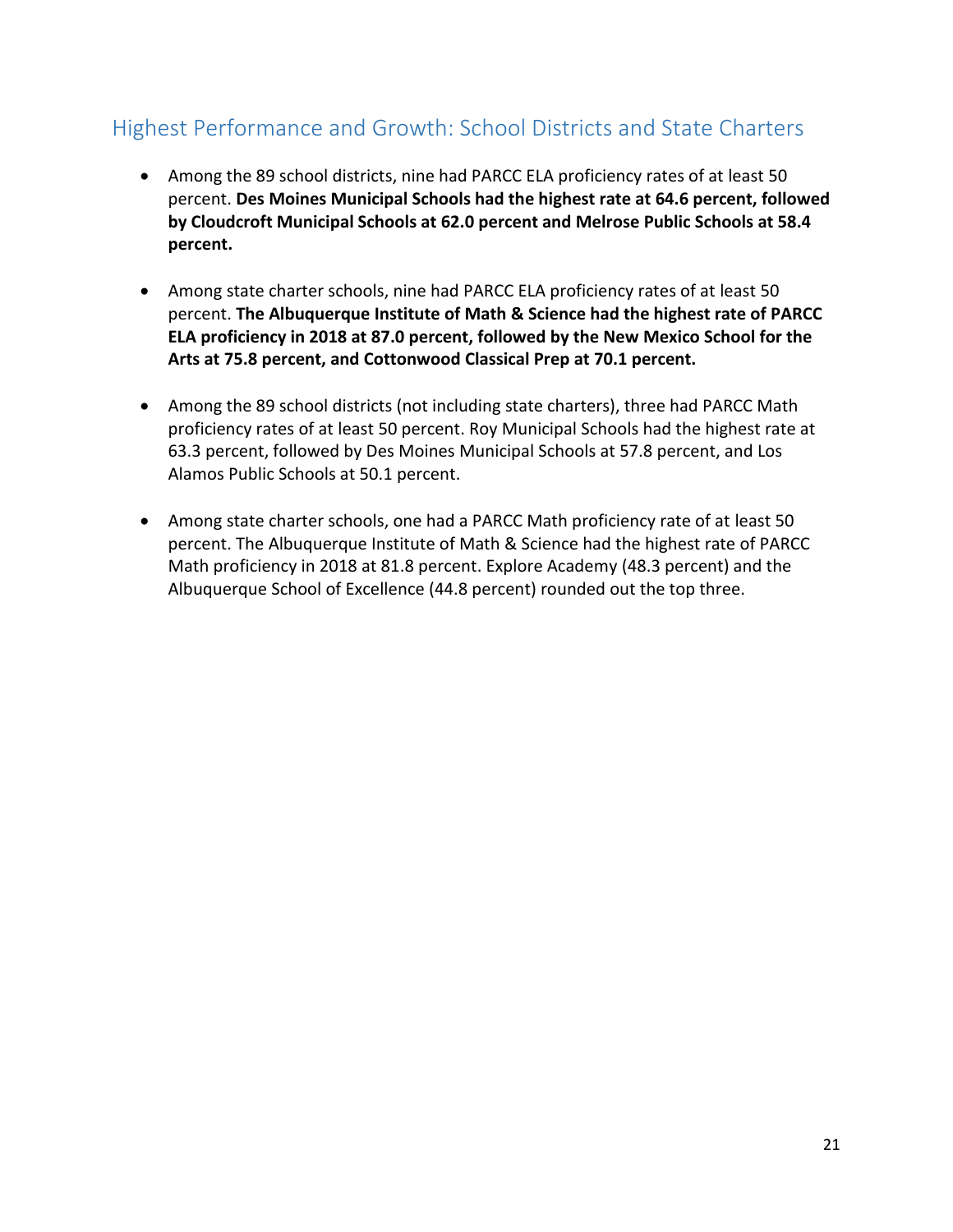#### **10 Highest-Performing School Districts in Terms of Academic Proficiency** *English Language Arts*

| Code | <b>School District</b>               | <b>N</b> Total | <b>N</b> Proficient | <b>Percent Proficient</b> |
|------|--------------------------------------|----------------|---------------------|---------------------------|
| 85   | Des Moines Municipal Schools         | 65             | 42                  | 64.6%                     |
| 48   | <b>Cloudcroft Municipal Schools</b>  | 250            | 155                 | 62.0%                     |
| 14   | <b>Melrose Public Schools</b>        | 161            | 94                  | 58.4%                     |
| 41   | Los Alamos Public Schools            | 2532           | 1453                | 57.4%                     |
| 38   | <b>Corona Municipal Schools</b>      | 49             | 28                  | 57.1%                     |
| 13   | <b>Texico Municipal Schools</b>      | 372            | 206                 | 55.4%                     |
| 30   | <b>Animas Public Schools</b>         | 116            | 63                  | 54.3%                     |
| 51   | Logan Municipal Schools              | 219            | 118                 | 53.9%                     |
| 16   | <b>Fort Sumner Municipal Schools</b> | 190            | 95                  | 50.0%                     |
| 60   | Dora Municipal Schools               | 165            | 80                  | 48.5%                     |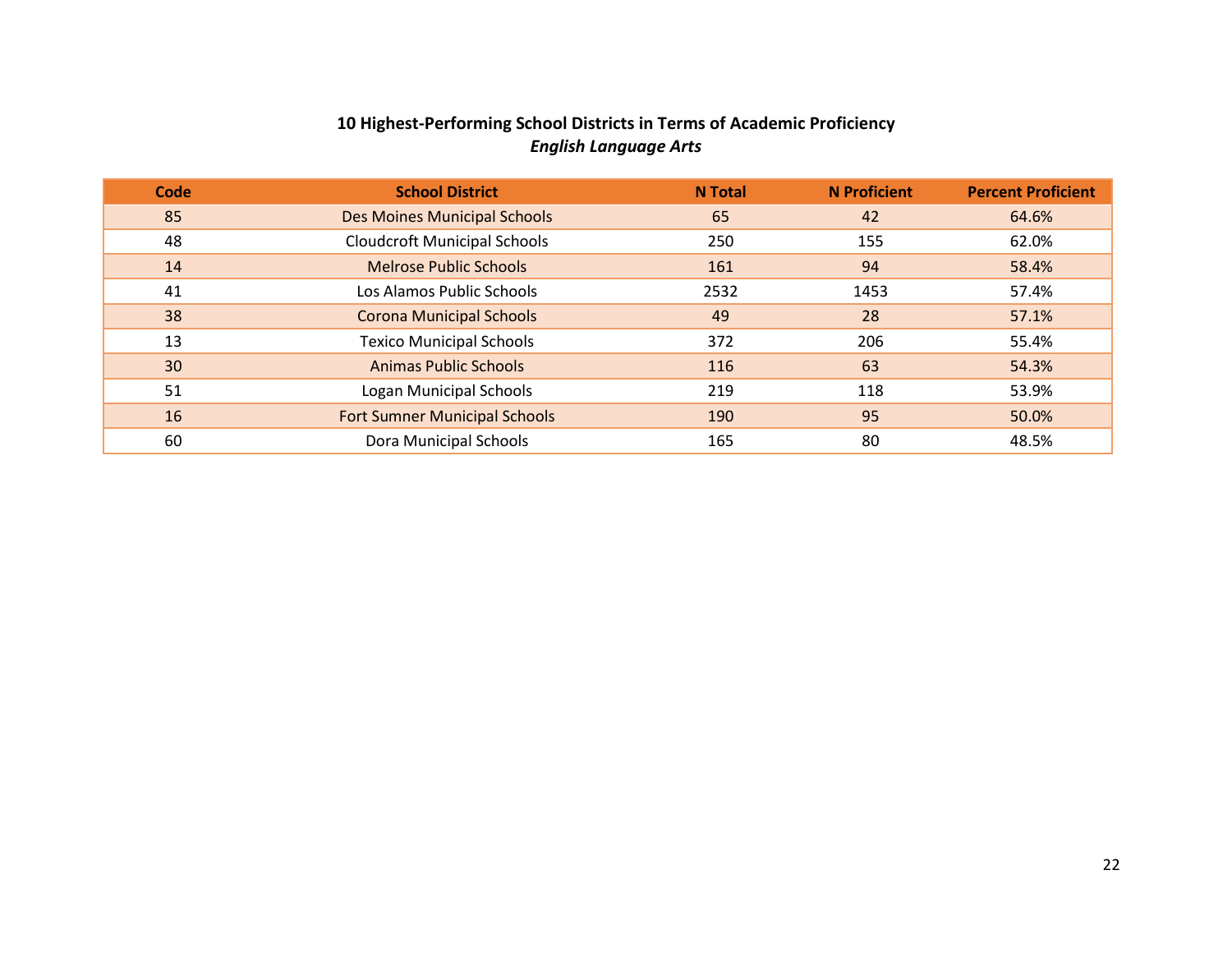#### **10 Highest-Performing State Charters in Terms of Proficiency** *English Language Arts*

| Code | <b>State Charter</b>                     | <b>N</b> Total | <b>N</b> Proficient | <b>Percent</b><br><b>Proficient</b> |
|------|------------------------------------------|----------------|---------------------|-------------------------------------|
| 524  | Albuquerque Institute of Math & Science  | 322            | 280                 | 87.0%                               |
| 509  | NM School for the Arts                   | 161            | 122                 | 75.8%                               |
| 502  | <b>Cottonwood Classical Prep</b>         | 629            | 441                 | 70.1%                               |
| 557  | <b>Explore Academy</b>                   | 176            | 113                 | 64.2%                               |
| 550  | <b>Estancia Valley Classical Academy</b> | 334            | 214                 | 64.1%                               |
| 510  | Taos Academy                             | 174            | 103                 | 59.2%                               |
| 519  | The Masters Program                      | 142            | 83                  | 58.5%                               |
| 520  | The Ask Academy                          | 441            | 242                 | 54.9%                               |
| 525  | Amy Biehl Charter High School            | 225            | 118                 | 52.4%                               |
| 501  | Media Arts Collaborative Charter         | 203            | 99                  | 48.8%                               |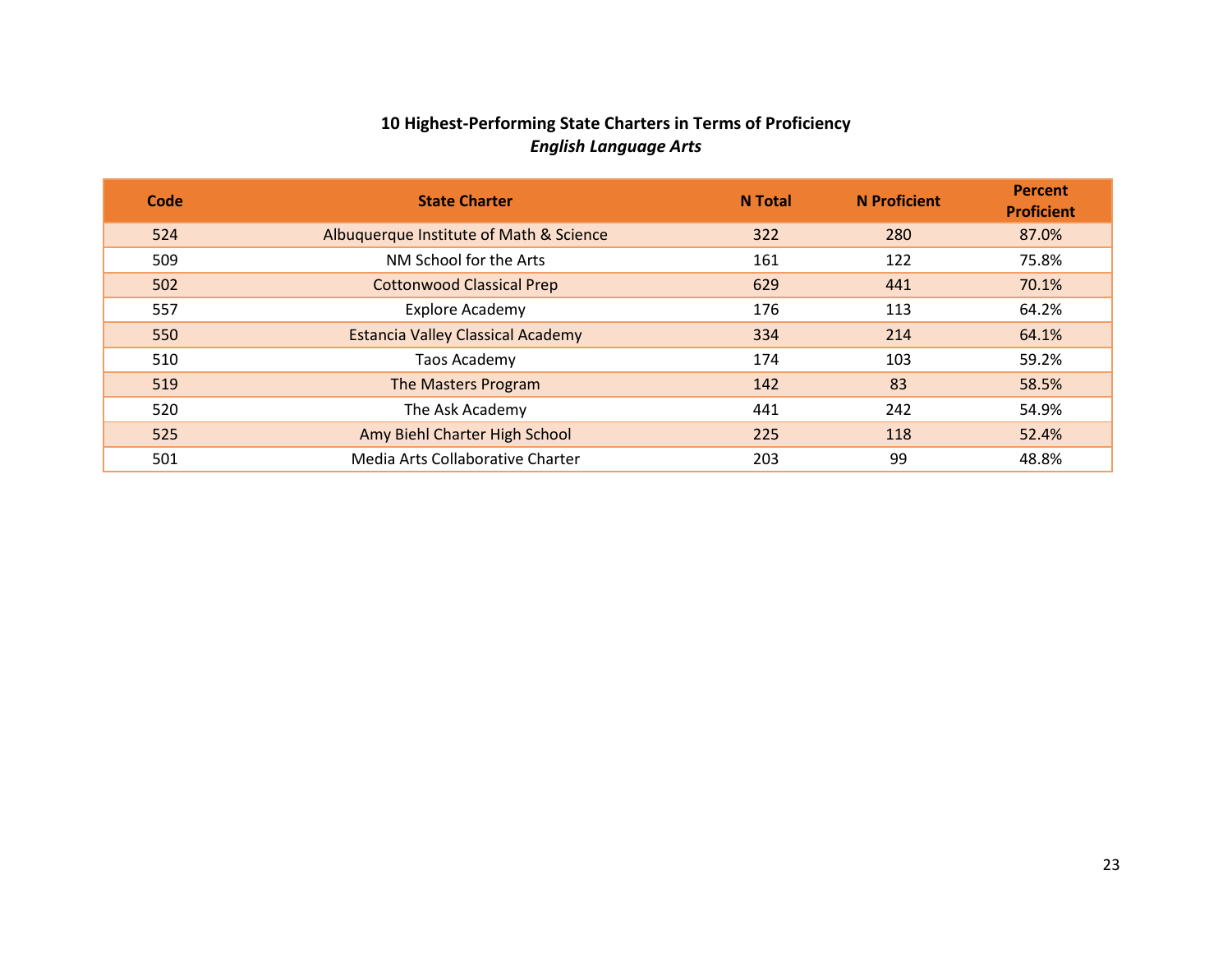#### **10 Highest-Performing School Districts in Terms of Proficiency** *Mathematics*

| <b>Code</b> | <b>School District</b>           | <b>N</b> Total | <b>N</b> Proficient | <b>Percent Proficient</b> |
|-------------|----------------------------------|----------------|---------------------|---------------------------|
| 27          | <b>Roy Municipal Schools</b>     | 30             | 19                  | 63.3%                     |
| 85          | Des Moines Municipal Schools     | 64             | 37                  | 57.8%                     |
| 41          | Los Alamos Public Schools        | 2345           | 1175                | 50.1%                     |
| 38          | Corona Municipal Schools         | 48             | 19                  | 39.6%                     |
| 15          | <b>Grady Municipal Schools</b>   | 84             | 32                  | 38.1%                     |
| 84          | <b>Clayton Municipal Schools</b> | 323            | 115                 | 35.6%                     |
| 60          | Dora Municipal Schools           | 163            | 58                  | 35.6%                     |
| 13          | <b>Texico Municipal Schools</b>  | 357            | 126                 | 35.3%                     |
| 52          | San Jon Municipal Schools        | 87             | 30                  | 34.5%                     |
| 51          | Logan Municipal Schools          | 207            | 70                  | 33.8%                     |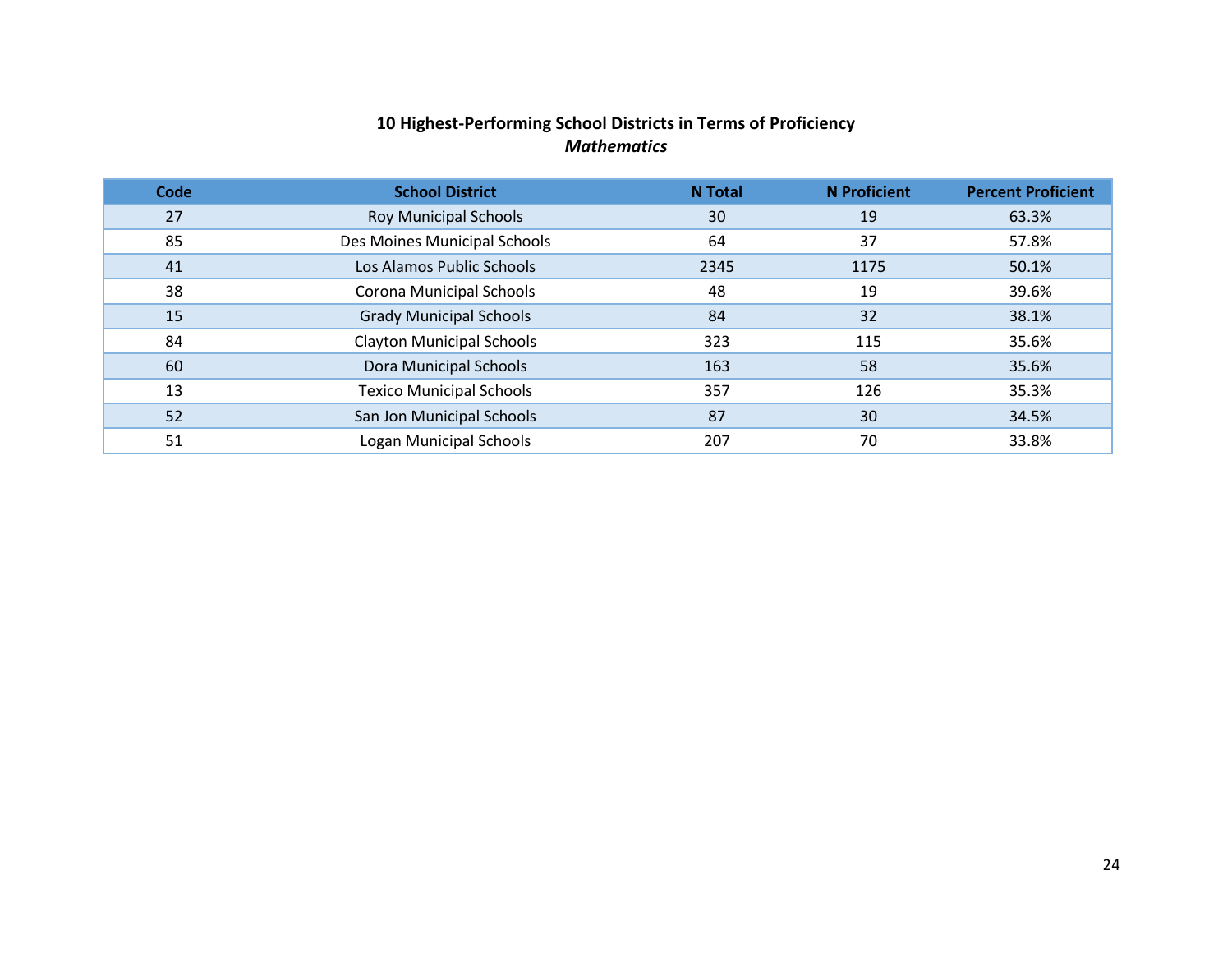#### **10 Highest-Performing State Charters in Terms of Proficiency** *Mathematics*

| <b>Code</b> | <b>State Charter</b>                     | <b>N</b> Total | <b>N</b> Proficient | Percent<br><b>Proficient</b> |
|-------------|------------------------------------------|----------------|---------------------|------------------------------|
| 524         | Albuquerque Institute of Math & Science  | 292            | 239                 | 81.8%                        |
| 557         | <b>Explore Academy</b>                   | 174            | 84                  | 48.3%                        |
| 516         | Albuquerque School of Excellence         | 424            | 190                 | 44.8%                        |
| 502         | <b>Cottonwood Classical Prep</b>         | 553            | 230                 | 41.6%                        |
| 550         | <b>Estancia Valley Classical Academy</b> | 319            | 129                 | 40.4%                        |
| 520         | The Ask Academy                          | 429            | 169                 | 39.4%                        |
| 566         | <b>Turquoise Trail Charter School</b>    | 258            | 96                  | 37.2%                        |
| 510         | Taos Academy                             | 167            | 61                  | 36.5%                        |
| 509         | NM School for the Arts                   | 127            | 46                  | 36.2%                        |
| 530         | Southwest Preparatory Learning Center    | 196            | 70                  | 35.7%                        |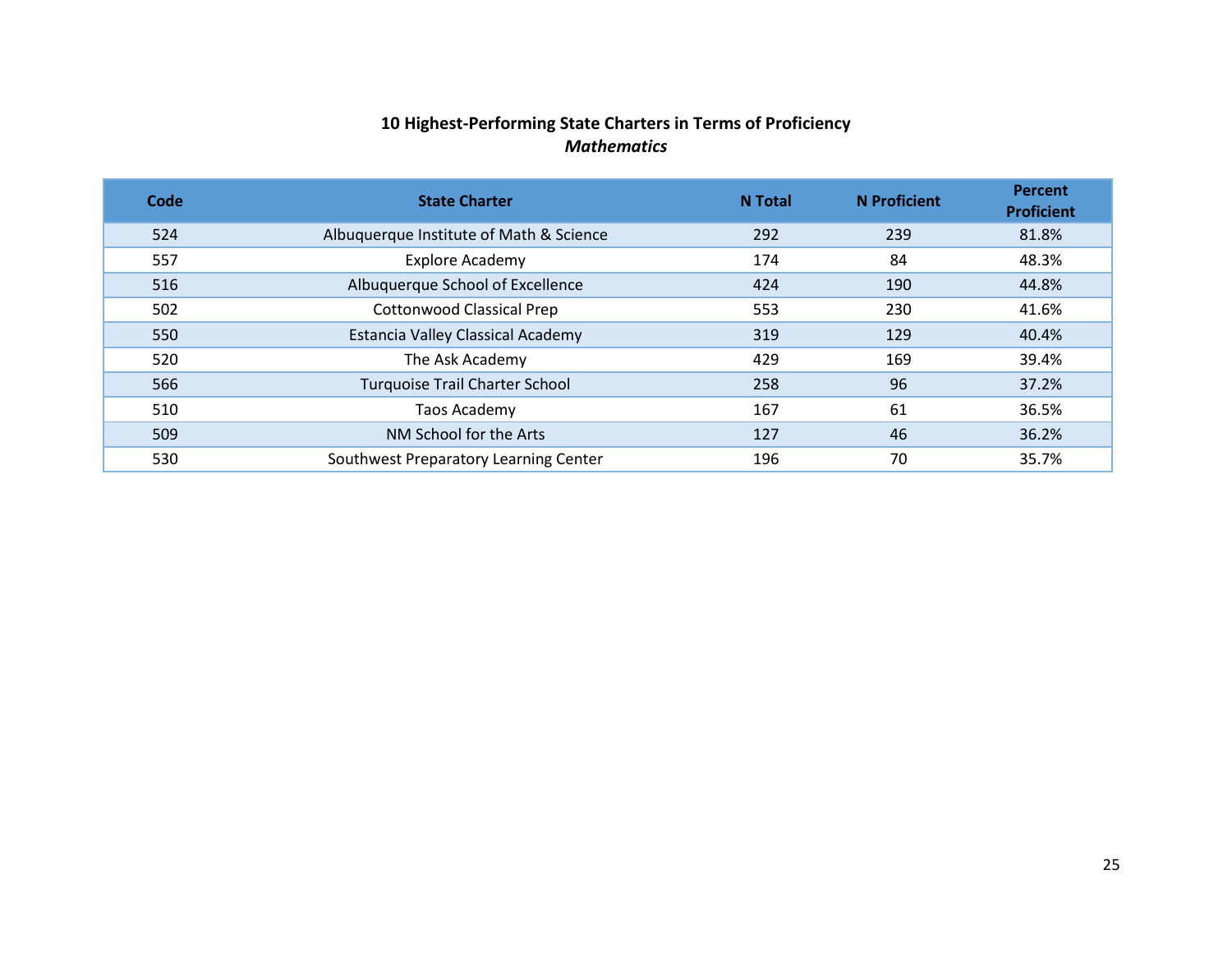#### **10 Highest-Performing School Districts in Terms of Growth '17-'18 and '15-'18** *English Language Arts*

| Code  | <b>School District</b>           | <b>ELA 2-Yr Change</b> | Code  | <b>School District</b>            | <b>ELA 4-Yr Change</b> |
|-------|----------------------------------|------------------------|-------|-----------------------------------|------------------------|
| 50000 | <b>House Municipal Schools</b>   | 29.5%                  | 14000 | <b>Melrose Public Schools</b>     | 30.6%                  |
| 16000 | Fort Sumner Municipal Schools    | 17.6%                  | 52000 | San Jon Municipal Schools         | 24.9%                  |
| 77000 | Peñasco Independent Schools      | 12.9%                  | 27000 | <b>Roy Municipal Schools</b>      | 22.7%                  |
| 7000  | Lake Arthur Municipal Schools    | 10.8%                  | 10000 | <b>Springer Municipal Schools</b> | 17.6%                  |
| 14000 | <b>Melrose Public Schools</b>    | 8.7%                   | 26000 | <b>Vaughn Municipal Schools</b>   | 17.4%                  |
| 85000 | Des Moines Municipal Schools     | 8.5%                   | 50000 | <b>House Municipal Schools</b>    | 17.2%                  |
| 52000 | <b>San Jon Municipal Schools</b> | 8.1%                   | 51000 | <b>Logan Municipal Schools</b>    | 16.7%                  |
| 58000 | Elida Municipal Schools          | 7.1%                   | 18000 | Hatch Valley Public Schools       | 16.4%                  |
| 26000 | <b>Vaughn Municipal Schools</b>  | 6.6%                   | 38000 | <b>Corona Municipal Schools</b>   | 16.3%                  |
| 84000 | <b>Clayton Municipal Schools</b> | 6.3%                   | 59000 | <b>Floyd Municipal Schools</b>    | 15.9%                  |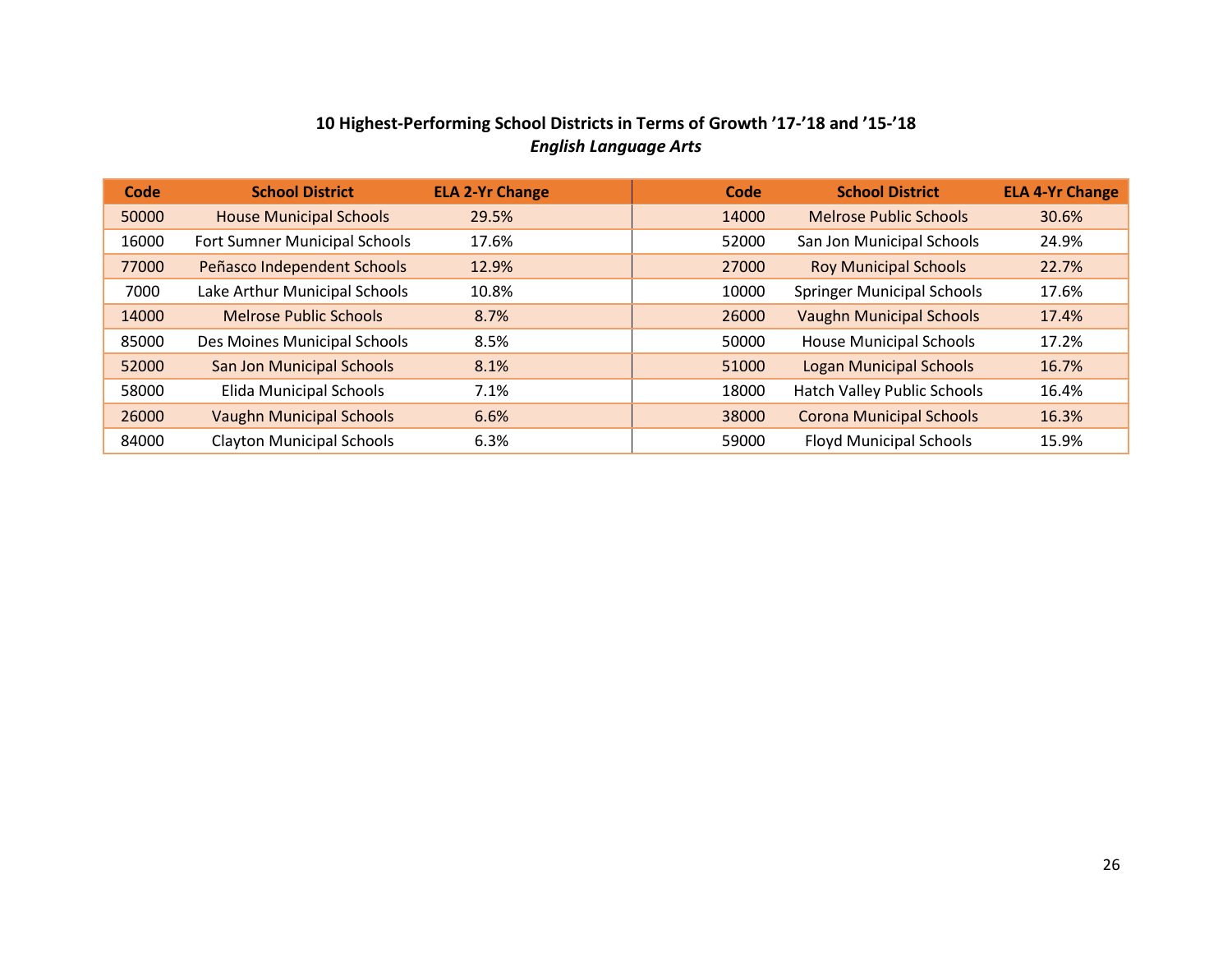#### **10 Highest-Performing State Charters in Terms of Growth '17-'18 and '15-'18** *English Language Arts*

| Code   | <b>State Charter</b>                    | <b>ELA 2-Yr Change</b> | Code   | <b>State Charter</b>               | <b>ELA 4-Yr Change</b> |
|--------|-----------------------------------------|------------------------|--------|------------------------------------|------------------------|
| 521000 | Taos Integrated School of the Arts      | 22.4%                  | 557000 | <b>Explore Academy</b>             | 26.0%                  |
| 567000 | Las Montanas Charter                    | 15.3%                  | 521000 | Taos Integrated School of The Arts | 19.1%                  |
| 555000 | <b>Taos International School</b>        | 15.1%                  | 515000 | South Valley Prep                  | 18.4%                  |
| 503000 | Horizon Academy West                    | 12.9%                  | 501000 | Media Arts Collaborative Charter   | 18.3%                  |
| 556000 | <b>Anthony Charter School</b>           | 10.5%                  | 503000 | <b>Horizon Academy West</b>        | 18.1%                  |
| 515000 | South Valley Prep                       | 10.2%                  | 555000 | <b>Taos International School</b>   | 17.9%                  |
| 546000 | La Tierra Montessori School of the Arts | 9.6%                   | 549000 | New America School - Las Cruces    | 16.5%                  |
| 517000 | Albuquerque Sign Language Academy       | 9.4%                   | 505000 | <b>School Of Dreams Academy</b>    | 15.3%                  |
| 549000 | New America School - Las Cruces         | 7.6%                   | 516000 | Albuquerque School Of Excellence   | 14.6%                  |
| 562000 | Dzit Dit Lool School of Empowerment Act | 7.1%                   | 510000 | Taos Academy                       | 13.4%                  |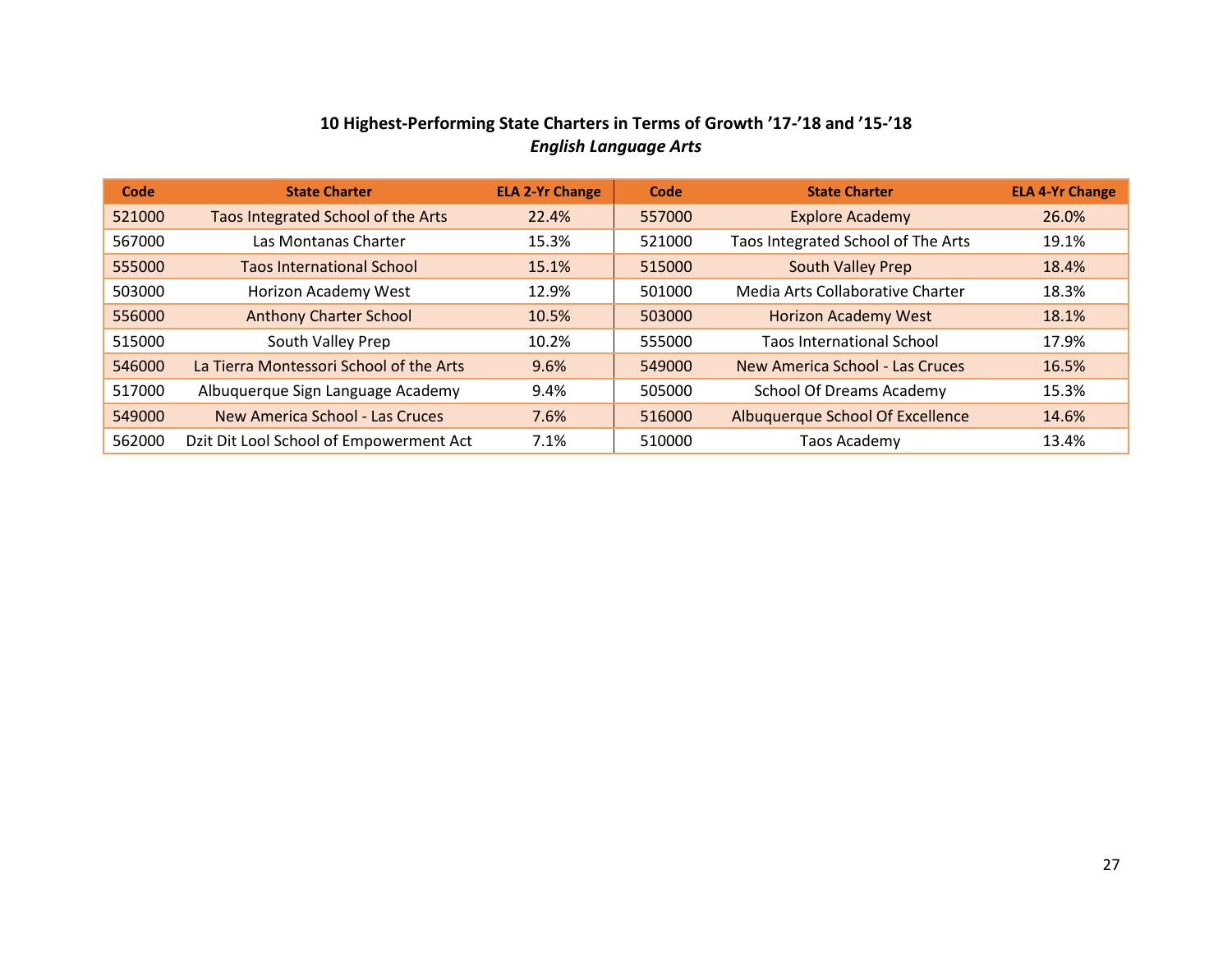#### **10 Highest-Performing School Districts in Terms of Growth '17-'18 and '15-'18** *Mathematics*

| Code  | <b>School District</b>             | <b>Math 2-Yr Change</b> | Code  | <b>School District</b>              | <b>Math 4-Yr Change</b> |
|-------|------------------------------------|-------------------------|-------|-------------------------------------|-------------------------|
| 27000 | <b>Roy Municipal Schools</b>       | 21.0%                   | 85000 | Des Moines Municipal Schools        | 25.6%                   |
| 7000  | Lake Arthur Municipal Schools      | 12.3%                   | 52000 | San Jon Municipal Schools           | 23.8%                   |
| 45000 | <b>Wagon Mound Public Schools</b>  | 10.7%                   | 27000 | <b>Roy Municipal Schools</b>        | 19.3%                   |
| 16000 | Fort Sumner Municipal Schools      | 9.3%                    | 48000 | <b>Cloudcroft Municipal Schools</b> | 14.5%                   |
| 52000 | San Jon Municipal Schools          | 8.1%                    | 51000 | <b>Logan Municipal Schools</b>      | 14.4%                   |
| 56000 | Jemez Mountain Public Schools      | 7.2%                    | 31000 | <b>Lovington Municipal Schools</b>  | 12.5%                   |
| 85000 | Des Moines Municipal Schools       | 7.1%                    | 5000  | <b>Hagerman Municipal Schools</b>   | 12.1%                   |
| 31000 | <b>Lovington Municipal Schools</b> | 5.7%                    | 59000 | <b>Floyd Municipal Schools</b>      | 11.8%                   |
| 75000 | Magdalena Municipal Schools        | 5.6%                    | 7000  | Lake Arthur Municipal Schools       | 10.6%                   |
| 5000  | Hagerman Municipal Schools         | 5.2%                    | 35000 | <b>Tatum Municipal Schools</b>      | 9.7%                    |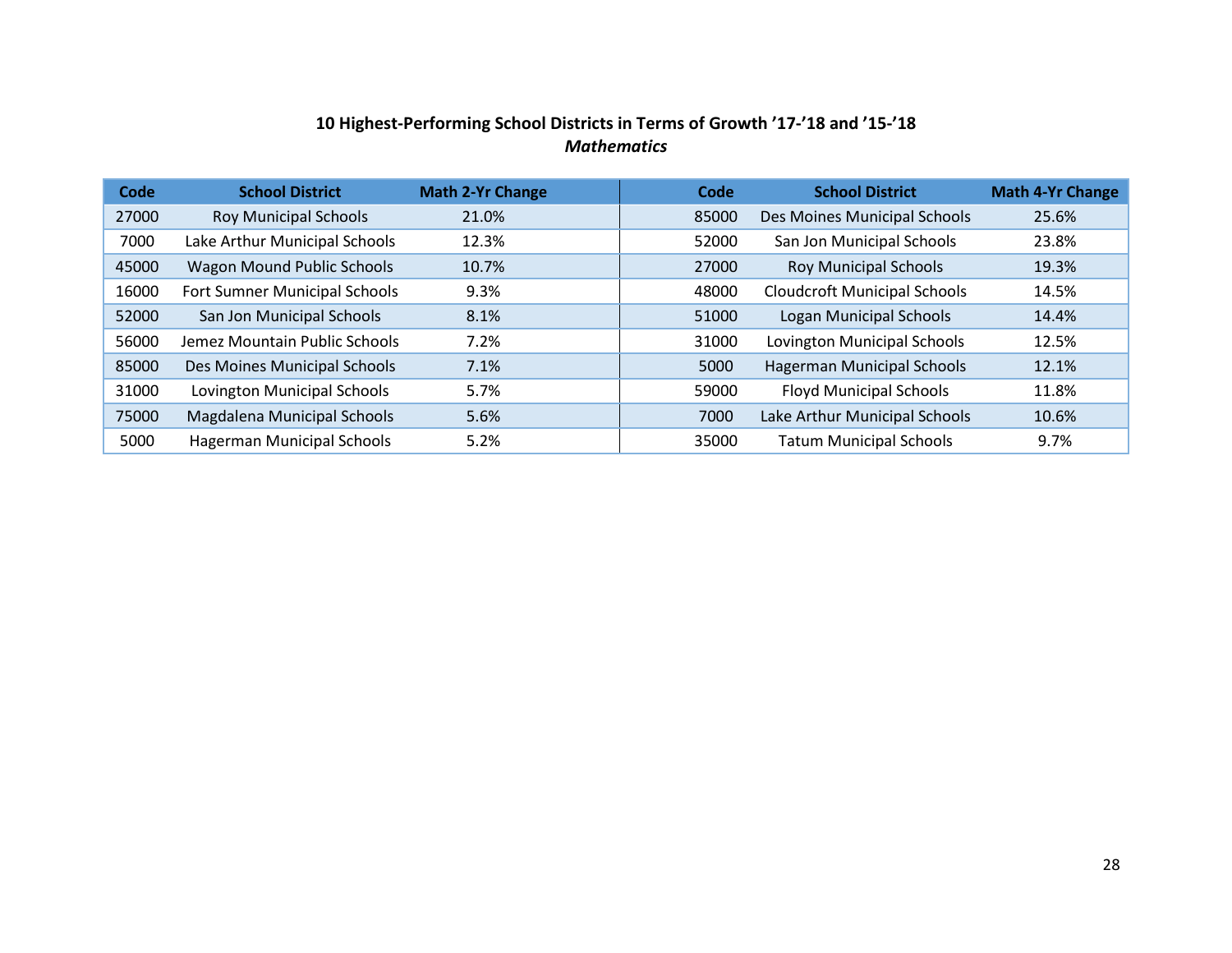#### **10 Highest-Performing State Charters in Terms of Growth '17-'18 and '15-'18** *Mathematics*

| Code   | <b>State Charter</b>                    | Math 2-Yr Change | Code   | <b>State Charter</b>                   | <b>Math 4-Yr Change</b> |
|--------|-----------------------------------------|------------------|--------|----------------------------------------|-------------------------|
| 516000 | Albuquerque School of Excellence        | 12.8%            | 557000 | <b>Explore Academy</b>                 | 34.5%                   |
| 557000 | <b>Explore Academy</b>                  | 11.0%            | 516000 | Albuquerque School of Excellence       | 18.2%                   |
| 528000 | La Promesa Early Learning               | 7.3%             | 504000 | North Valley Charter                   | 14.2%                   |
| 564000 | Monte Del Sol Charter                   | 7.3%             | 502000 | <b>Cottonwood Classical Prep</b>       | 13.7%                   |
| 562000 | Dzit Dit Lool School of Empowerment Act | 7.1%             | 521000 | Taos Integrated School of the Arts     | 10.5%                   |
| 502000 | <b>Cottonwood Classical Prep</b>        | 6.5%             | 529000 | Montessori Elementary School           | 10.1%                   |
| 556000 | Anthony Charter School                  | 5.8%             | 515000 | South Valley Prep                      | 9.6%                    |
| 555000 | <b>Taos International School</b>        | 5.7%             | 501000 | Media Arts Collaborative Charter       | 9.0%                    |
| 566000 | <b>Turquoise Trail Charter School</b>   | 5.0%             | 528000 | La Promesa Early Learning              | 8.8%                    |
| 542000 | <b>Mission Achievement And Success</b>  | 4.5%             | 542000 | <b>Mission Achievement and Success</b> | 8.3%                    |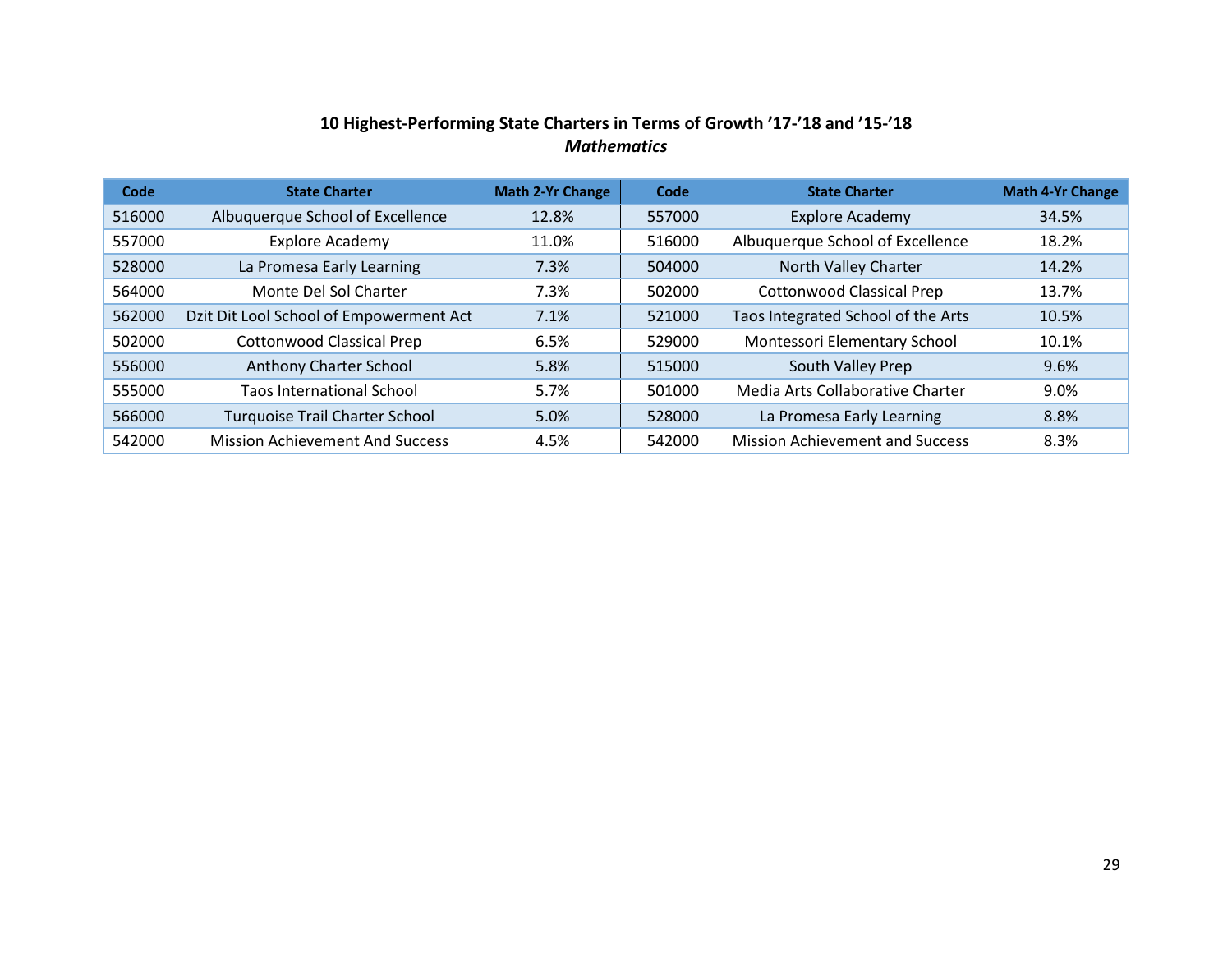## Highest Performance and Growth: Schools

- Among large schools, defined as those with at least 100 assessed students, the Albuquerque Institute of Math & Science had the highest rate of PARCC ELA proficiency in 2018 at 87.0 percent. Early College Academy in APS was the other large school with a proficiency rate of at least 80 percent.
- Among small schools, defined as those with under 100 assessed students, San Juan College High School had the highest rate of PARCC ELA proficiency in 2018 at 97.6 percent, followed by High Rolls Mountain Park Elementary School (90.0 percent) and College and Career Ready High School (84.4 percent). Three additional schools had proficiency rates of at least 80 percent.
- As was true with ELA, Albuquerque Institute of Math & Science was the large school with the highest rate of PARCC Math proficiency in 2018 at 81.8 percent. Desert Willow Family School (76.9 percent) and North Star Elementary School (72.3 percent) were second and third, respectively.
- Among small schools, High Rolls Mountain Park Elementary School and Peñasco Elementary School had the highest rates of PARCC Math proficiency in 2018, both at 90.0 percent. Sidney Gutierrez Middle School (84.4 percent) was the additional small school with a proficiency rate of at least 80 percent.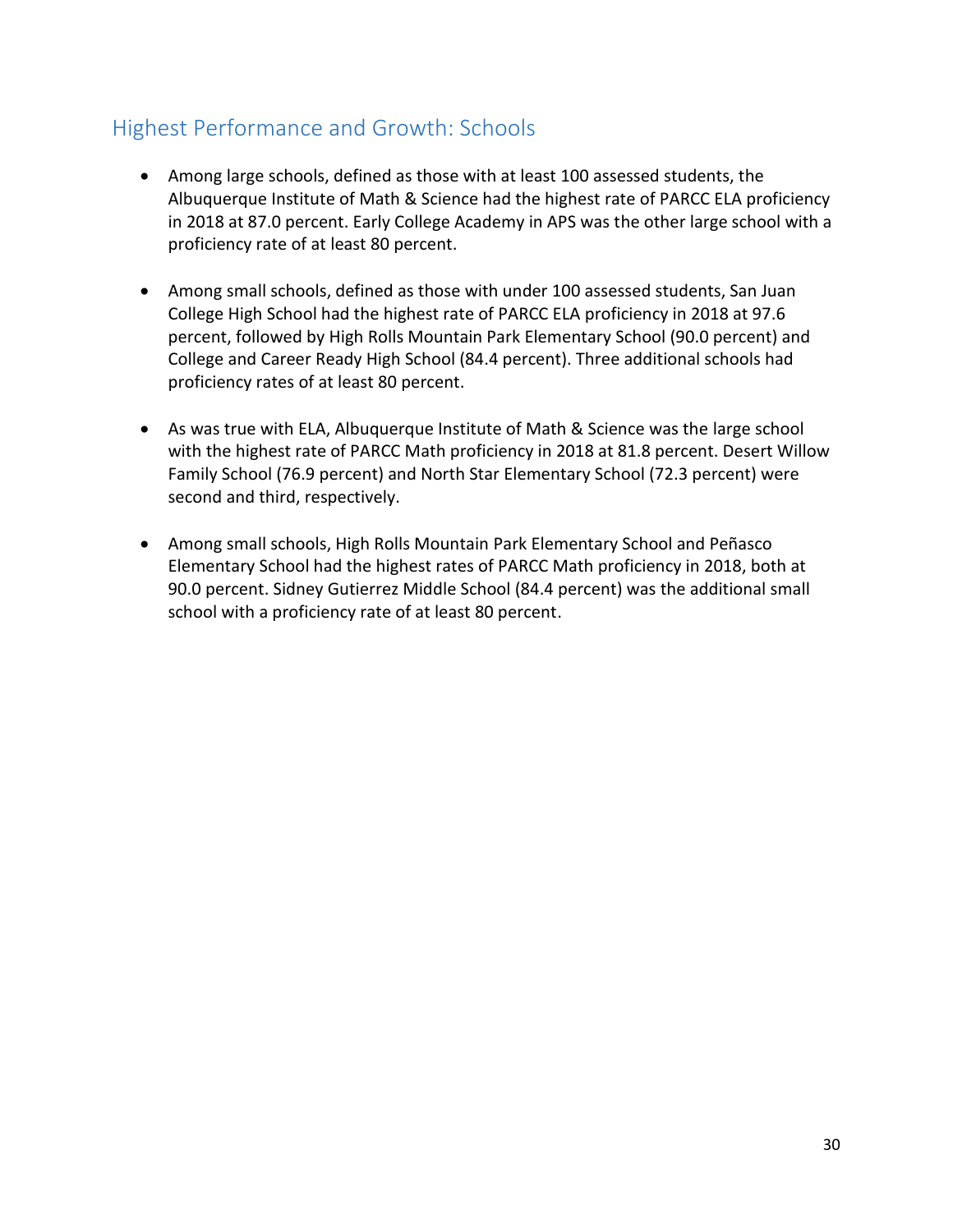#### **10 Highest-Performing Schools in Terms of Proficiency** *English Language Arts* **Large Schools ≥ 100 Students (Assessed)**

| Code   | <b>School District</b>           | <b>School</b>                                   | <b>N</b> Total | <b>N</b> Proficient | <b>Percent Proficient</b> |
|--------|----------------------------------|-------------------------------------------------|----------------|---------------------|---------------------------|
| 524001 | <b>State Charter</b>             | Albuquerque Institute of Math & Science         | 322            | 280                 | 87.0%                     |
| 1593   | Albuquerque Public Schools       | Early College Academy                           | 142            | 117                 | 82.4%                     |
| 13162  | <b>Texico Municipal Schools</b>  | <b>Texico High School</b>                       | 124            | 99                  | 79.8%                     |
| 1900   | Albuquerque Public Schools       | Desert Willow Family School                     | 169            | 129                 | 76.3%                     |
| 509001 | <b>State Charter</b>             | NM School for the Arts                          | 161            | 122                 | 75.8%                     |
| 71176  | Santa Fe Public Schools          | Wood-Gormley Elementary School                  | 217            | 162                 | 74.7%                     |
| 83018  | <b>Rio Rancho Public Schools</b> | Rio Rancho Cyber Academy                        | 146            | 108                 | 74.0%                     |
| 71024  | Santa Fe Public Schools          | Academy for Technology and the Classics         | 329            | 232                 | 70.5%                     |
| 502001 | <b>State Charter</b>             | <b>Cottonwood Classical Preparatory Charter</b> | 629            | 441                 | 70.1%                     |
| 41080  | Los Alamos Public Schools        | Los Alamos High School                          | 553            | 385                 | 69.6%                     |

#### **Small Schools < 100 Students (Assessed)**

| Code  | <b>School District</b>               | <b>School</b>                              | <b>N</b> Total | <b>N</b> Proficient | <b>Percent Proficient</b> |
|-------|--------------------------------------|--------------------------------------------|----------------|---------------------|---------------------------|
| 65180 | <b>Farmington Municipal Schools</b>  | San Juan College High School               | 82             | 80                  | 97.6%                     |
| 46057 | Alamogordo Public Schools            | High Rolls Mountain Park Elementary School | 10             | 9                   | 90.0%                     |
| 1591  | <b>Albuquerque Public Schools</b>    | <b>College and Career High School</b>      | 64             | 54                  | 84.4%                     |
| 4009  | Roswell Independent Schools          | Sidney Gutierrez Middle School             | 64             | 52                  | 81.3%                     |
| 14093 | <b>Melrose Public Schools</b>        | <b>Melrose Junior High</b>                 | 32             | 26                  | 81.3%                     |
| 79039 | Questa Independent Schools           | Rio Costilla Southwest Learning Academy    | 20             | 16                  | 80.0%                     |
| 68157 | <b>West Las Vegas Public Schools</b> | <b>Union Elementary School</b>             | 80             | 59                  | 73.8%                     |
| 30017 | Animas Public Schools                | Animas High School                         | 71             | 50                  | 70.4%                     |
| 22128 | Artesia Public Schools               | Peñasco Elementary School                  | 10             | 7                   | 70.0%                     |
| 48039 | <b>Cloudcroft Municipal Schools</b>  | Cloudcroft High School                     | 98             | 68                  | 69.4%                     |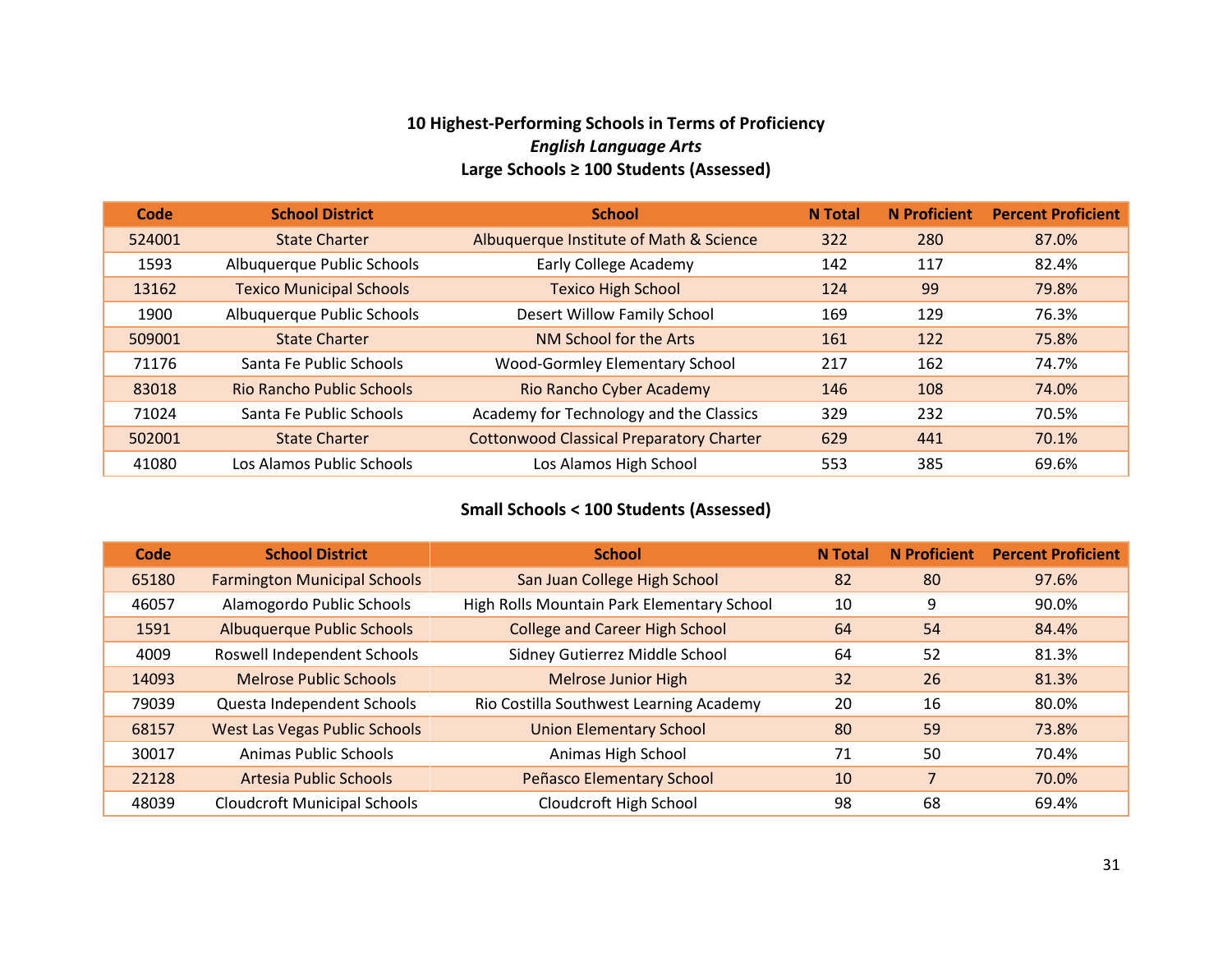#### **10 Highest-Performing Schools in Terms of Proficiency** *Mathematics* **Large Schools ≥ 100 Students (Assessed)**

| Code   | <b>School District</b>              | <b>School</b>                           | <b>N</b> Total | <b>N</b> Proficient | <b>Percent Proficient</b> |
|--------|-------------------------------------|-----------------------------------------|----------------|---------------------|---------------------------|
| 524001 | <b>State Charter</b>                | Albuquerque Institute Of Math & Science | 292            | 239                 | 81.8%                     |
| 1900   | Albuquerque Public Schools          | Desert Willow Family School             | 169            | 130                 | 76.9%                     |
| 1268   | Albuquerque Public Schools          | North Star Elementary School            | 332            | 240                 | 72.3%                     |
| 19035  | Gadsden Independent Schools         | Desert View Elementary School           | 263            | 178                 | 67.7%                     |
| 1221   | Albuquerque Public Schools          | Hubert H Humphrey Elementary School     | 224            | 151                 | 67.4%                     |
| 65180  | <b>Farmington Municipal Schools</b> | San Juan College High School            | 109            | 68                  | 62.4%                     |
| 1360   | Albuquerque Public Schools          | S. Y. Jackson Elementary School         | 303            | 187                 | 61.7%                     |
| 1350   | Albuquerque Public Schools          | Double Eagle Elementary School          | 279            | 171                 | 61.3%                     |
| 41101  | Los Alamos Public Schools           | Mountain Elementary School              | 245            | 149                 | 60.8%                     |
| 1203   | Albuquerque Public Schools          | Dennis Chavez Elementary School         | 245            | 149                 | 60.8%                     |

#### **Small Schools < 100 Students (Assessed)**

| Code  | <b>School District</b>         | <b>School</b>                              | <b>N</b> Total | <b>N</b> Proficient | <b>Percent Proficient</b> |
|-------|--------------------------------|--------------------------------------------|----------------|---------------------|---------------------------|
| 46057 | Alamogordo Public Schools      | High Rolls Mountain Park Elementary School | 10             | 9                   | 90.0%                     |
| 22128 | Artesia Public Schools         | Peñasco Elementary School                  | 10             | 9                   | 90.0%                     |
| 4009  | Roswell Independent Schools    | Sidney Gutierrez Middle School             | 64             | 54                  | 84.4%                     |
| 27135 | <b>Roy Municipal Schools</b>   | Roy Elementary School                      | 21             | 16                  | 76.2%                     |
| 3045  | Quemado Independent Schools    | Datil Elementary School                    | 12             |                     | 58.3%                     |
| 1952  | Albuquerque Public Schools     | Coyote Willow Elementary                   | 74             | 43                  | 58.1%                     |
| 85045 | Des Moines Municipal Schools   | Des Moines High School                     | 38             | 22                  | 57.9%                     |
| 85044 | Des Moines Municipal Schools   | Des Moines Elementary School               | 26             | 15                  | 57.7%                     |
| 15055 | <b>Grady Municipal Schools</b> | <b>Grady Elementary School</b>             | 39             | 22                  | 56.4%                     |
| 52144 | San Jon Municipal Schools      | San Jon Elementary School                  | 34             | 18                  | 52.9%                     |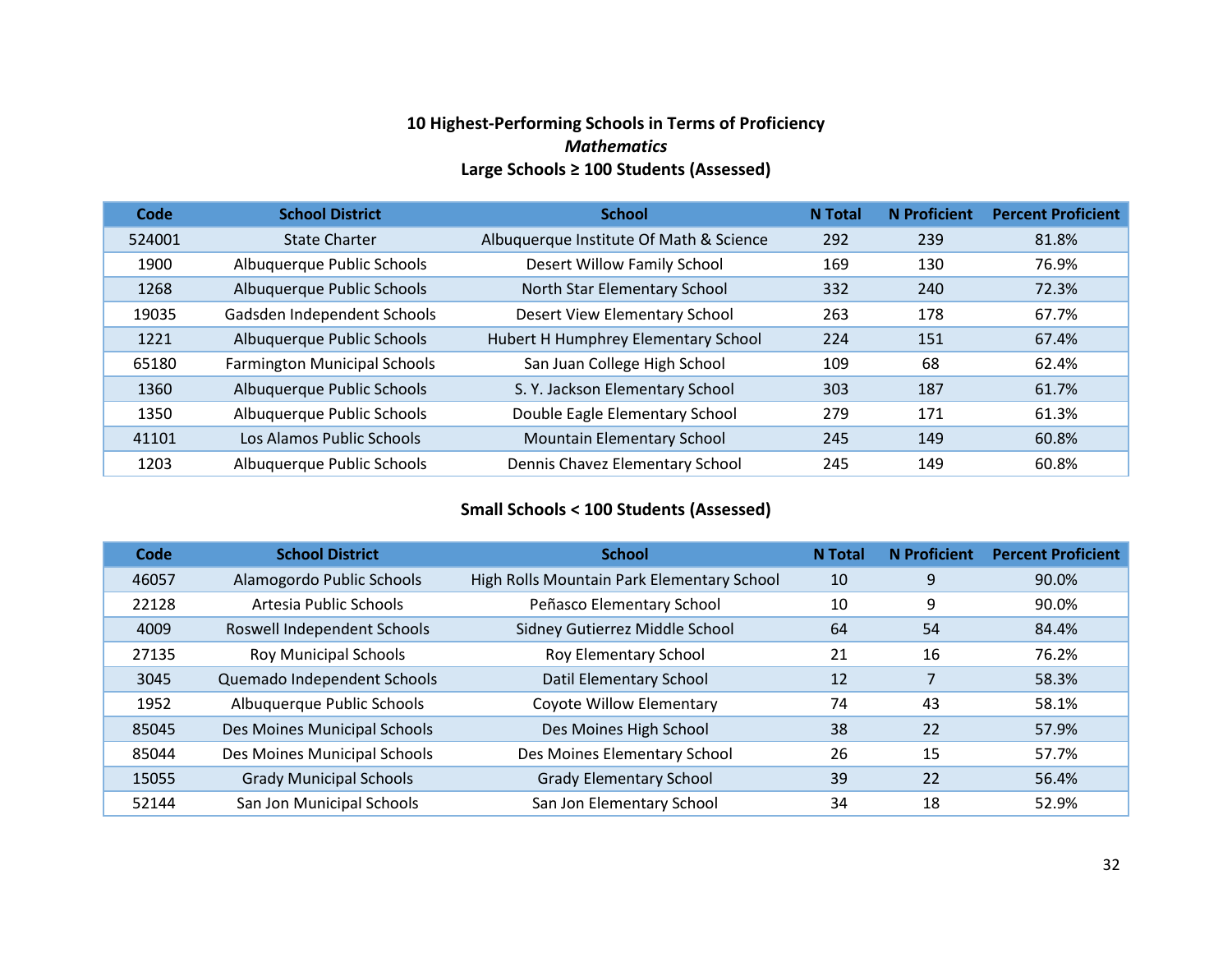#### **Highest-Performing Schools in Terms of Growth '17-'18 and '15-'18** *English Language Arts* **Large Schools ≥ 100 Students (Assessed)**

| Code   | <b>School</b>                               | <b>N</b> Total | <b>ELA 2-Yr Change</b> | Code   | <b>School</b>                              | <b>N</b> Total | <b>ELA 4-Yr Change</b> |
|--------|---------------------------------------------|----------------|------------------------|--------|--------------------------------------------|----------------|------------------------|
| 521001 | Taos Integrated School for the Arts Charter | 101            | 22.4%                  | 19016  | <b>Anthony Elementary School</b>           | 181            | 43.2%                  |
| 1329   | Arroyo Del Oso Elementary School            | 183            | 19.7%                  | 19104  | <b>Mesquite Elementary School</b>          | 153            | 32.1%                  |
| 1303   | Douglas Macarthur Elementary School         | 111            | 19.6%                  | 71173  | <b>Mandela International Magnet (Mims)</b> | 189            | 31.6%                  |
| 1261   | <b>Eugene Field Elementary School</b>       | 109            | 19.6%                  | 33072  | Mills Elementary School                    | 168            | 30.5%                  |
| 22139  | <b>Roselawn Elementary School</b>           | 115            | 17.6%                  | 19035  | <b>Desert View Elementary School</b>       | 208            | 29.1%                  |
| 19016  | Anthony Elementary School                   | 181            | 16.3%                  | 13162  | <b>Texico High School</b>                  | 124            | 26.7%                  |
| 567001 | Las Montanas Charter                        | 116            | 15.3%                  | 65106  | <b>Mesa Verde Elementary School</b>        | 246            | 26.4%                  |
| 555001 | <b>Taos International School</b>            | 106            | 15.1%                  | 33176  | Will Rogers Elementary School              | 113            | 26.3%                  |
| 21086  | Loving High School                          | 126            | 14.8%                  | 557001 | <b>Explore Academy</b>                     | 176            | 25.8%                  |
| 17034  | <b>Central Elementary School</b>            | 116            | 14.7%                  | 22139  | Roselawn Elementary School                 | 115            | 25.6%                  |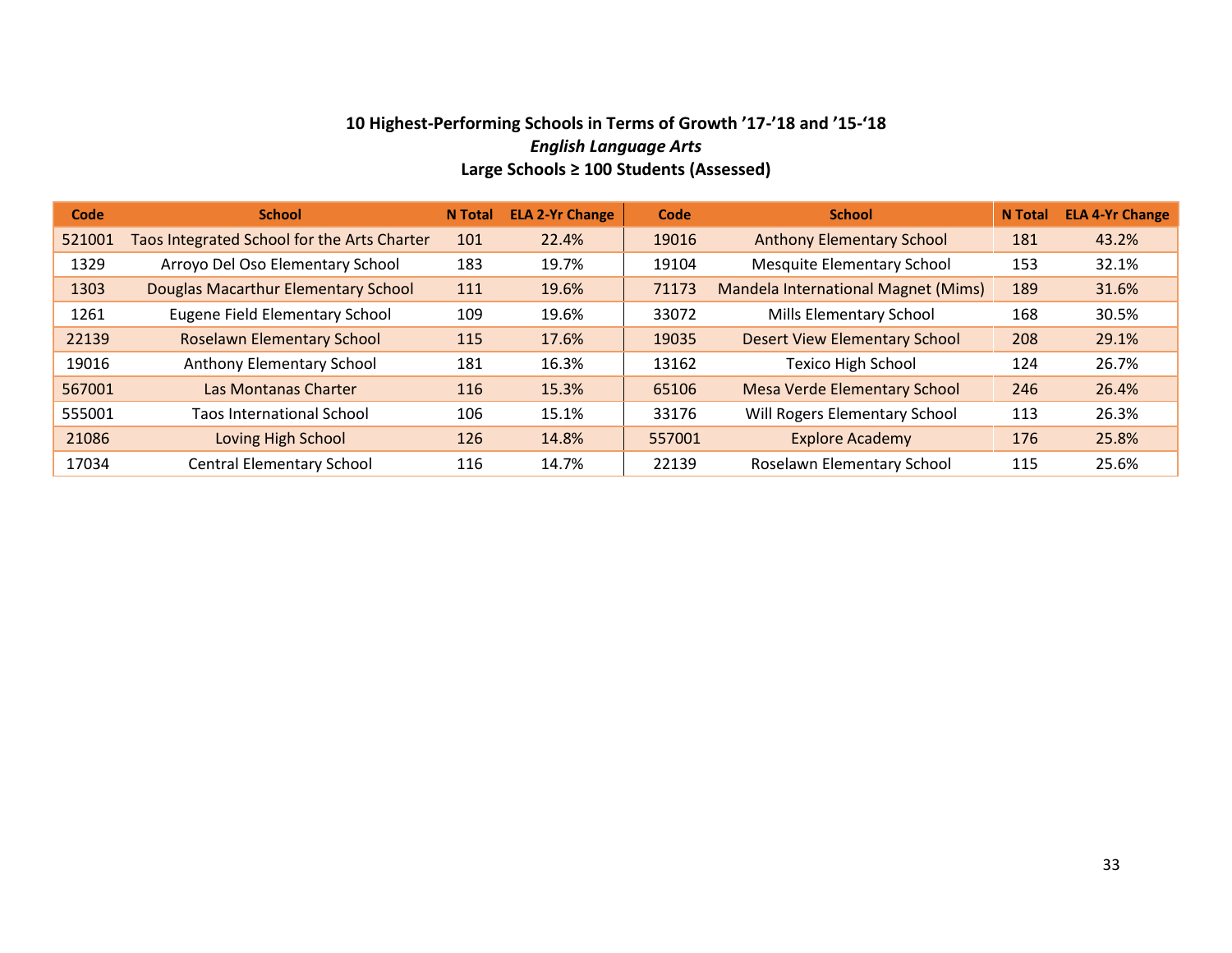#### **10 Highest-Performing Schools in Terms of Growth '17-'18 and '15-'18 English** *Language* **Arts Small Schools < 100 Students (Assessed)**

| Code  | <b>School</b>                                        | N <sub>1</sub><br><b>Total</b> | ELA 2-Yr<br><b>Change</b> | Code  | <b>School</b>                                 | N.<br><b>Total</b> | ELA 4-Yr<br><b>Change</b> |
|-------|------------------------------------------------------|--------------------------------|---------------------------|-------|-----------------------------------------------|--------------------|---------------------------|
| 50059 | <b>House Elementary School</b>                       | 8                              | 50.0%                     | 14093 | <b>Melrose Junior High</b>                    | 32                 | 65.1%                     |
| 7073  | Lake Arthur Elementary School                        | 17                             | 34.5%                     | 46057 | High Rolls Mountain Park Elementary<br>School | 10                 | 60.0%                     |
| 56003 | <b>Lindrith Area Heritage</b>                        | 13                             | 30.8%                     | 68157 | <b>Union Elementary School</b>                | 80                 | 41.5%                     |
| 79039 | Rio Costilla Southwest Learning<br>Academy           | 20                             | 30.0%                     | 25020 | Anton Chico Middle School                     | 36                 | 39.5%                     |
| 16060 | <b>Fort Sumner Middle School</b>                     | 56                             | 29.2%                     | 86018 | Los Lunas Family School                       | 36                 | 37.6%                     |
| 50058 | House Junior High School                             | 14                             | 28.6%                     | 50059 | <b>House Elementary School</b>                | 8                  | 34.6%                     |
| 78047 | <b>El Rito Elementary School</b>                     | 11                             | 27.3%                     | 30017 | <b>Animas High School</b>                     | 71                 | 31.1%                     |
| 77128 | Peñasco Middle School                                | 60                             | 26.9%                     | 16060 | Fort Sumner Middle School                     | 56                 | 29.9%                     |
| 46057 | <b>High Rolls Mountain Park Elementary</b><br>School | 10                             | 25.7%                     | 52145 | San Jon High School                           | 25                 | 29.8%                     |
| 37036 | Carrizozo High School                                | 42                             | 24.5%                     | 48038 | <b>Cloudcroft Elementary School</b>           | 72                 | 29.1%                     |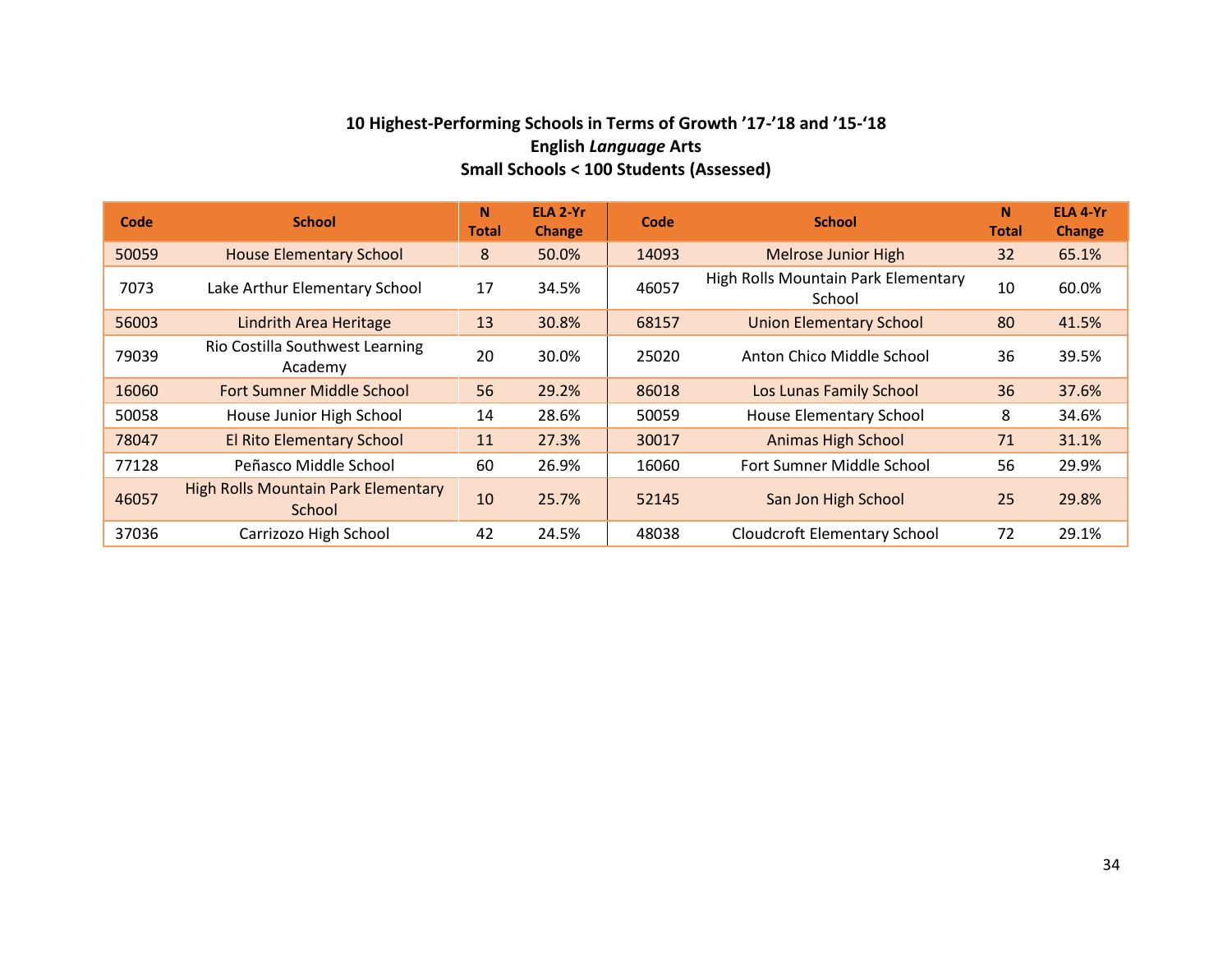#### **10 Highest-Performing Schools in Terms of Growth '17-'18 and '15-'18** *Mathematics* **Large Schools ≥ 100 Students (Assessed)**

| Code  | <b>School</b>                           | <b>N</b> Total<br><b>Math</b> | Math 2-Yr<br><b>Change</b> | Code   | <b>School</b>                            |     | Math 4-Yr<br><b>Change</b> |
|-------|-----------------------------------------|-------------------------------|----------------------------|--------|------------------------------------------|-----|----------------------------|
| 72123 | Pablo Roybal Elementary<br>School       | 128                           | 18.2%                      | 19035  | <b>Desert View Elementary</b><br>School  | 263 | 47.7%                      |
| 19104 | <b>Mesquite Elementary</b><br>School    | 177                           | 17.2%                      | 33072  | Mills Elementary School                  | 169 | 37.3%                      |
| 87066 | <b>Gil Sanchez Elementary</b><br>School | 177                           | 16.6%                      | 557001 | <b>Explore Academy</b>                   | 174 | 34.6%                      |
| 24033 | <b>Central Elementary School</b>        | 125                           | 15.9%                      | 87066  | <b>Gil Sanchez Elementary</b><br>School  | 177 | 33.0%                      |
| 1222  | <b>Bandelier Elementary</b><br>School   | 288                           | 15.6%                      | 19104  | <b>Mesquite Elementary</b><br>School     | 177 | 31.2%                      |
| 22139 | Roselawn Elementary<br>School           | 116                           | 15.0%                      | 1095   | Montessori of The Rio<br>Grande          | 107 | 27.3%                      |
| 66033 | <b>Central Primary</b>                  | 193                           | 14.9%                      | 43088  | Crownpoint Middle School                 | 173 | 27.1%                      |
| 69054 | Sierra Vista Elementary<br>School       | 324                           | 14.6%                      | 1351   | <b>Corrales Elementary School</b>        | 192 | 23.9%                      |
| 1095  | Montessori of The Rio<br>Grande         | 107                           | 13.8%                      | 71173  | Mandela International<br>Magnet (Mims)   | 189 | 23.6%                      |
| 22056 | Hermosa Elementary School               | 201                           | 13.3%                      | 33030  | <b>College Lane Elementary</b><br>School | 275 | 23.1%                      |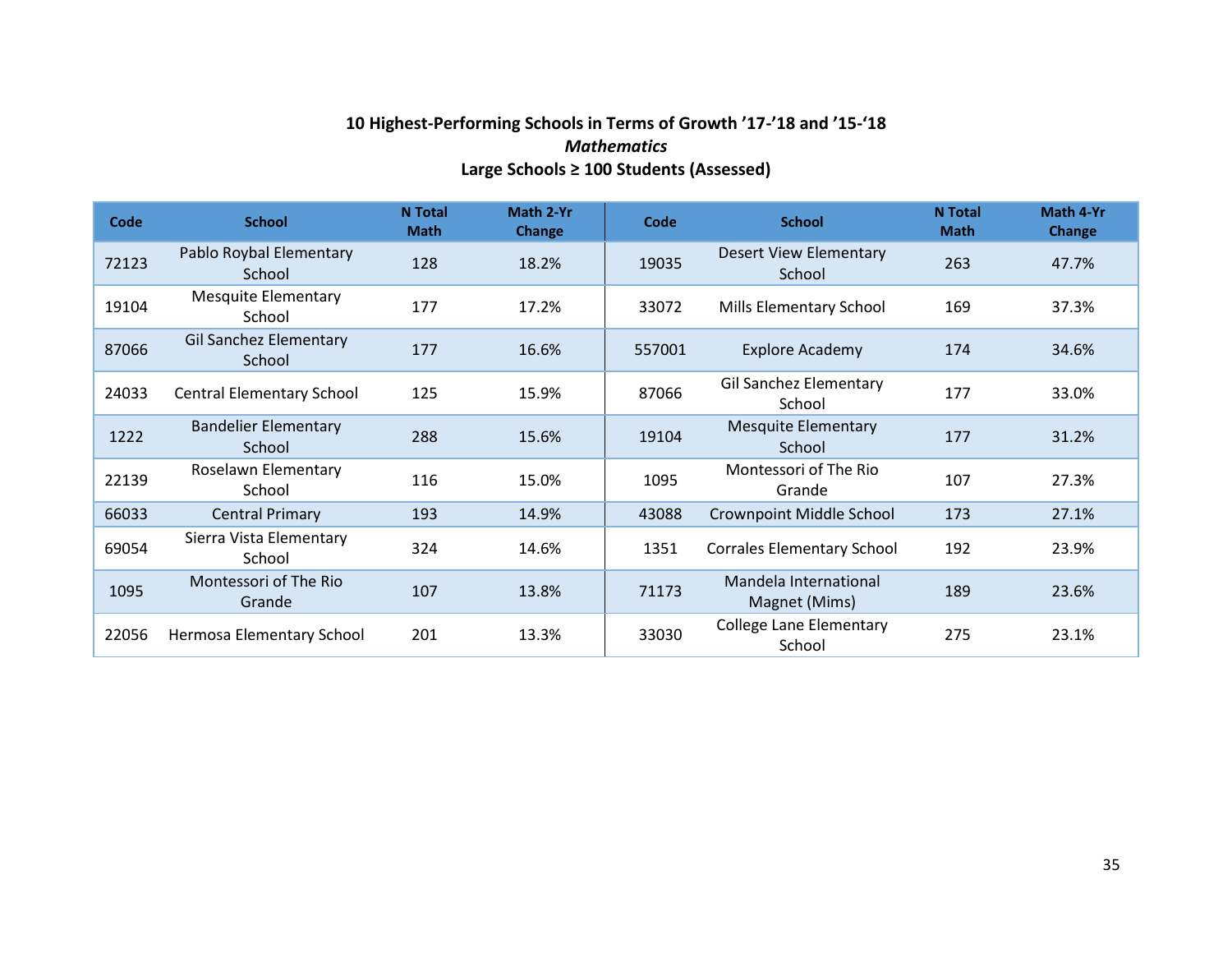#### **10 Highest-Performing Schools in Terms of Growth '17-'18 and '15-'18** *Mathematics* **Small Schools < 100 Students (Assessed)**

| Code  | <b>School</b>                                 | <b>N</b> Total<br><b>Math</b> | Math 2-Yr<br>Change | Code  | <b>School</b>                           |    | Math 4-Yr<br><b>Change</b> |
|-------|-----------------------------------------------|-------------------------------|---------------------|-------|-----------------------------------------|----|----------------------------|
| 7073  | Lake Arthur Elementary School                 | 17                            | 40.8%               | 3045  | Datil Elementary School                 | 12 | 58.3%                      |
| 46057 | High Rolls Mountain Park Elementary<br>School | 10                            | 40.0%               | 52144 | San Jon Elementary School               | 34 | 37.6%                      |
| 19018 | Alta Vista Early College High School          | 46                            | 37.8%               | 85045 | Des Moines High School                  | 38 | 35.3%                      |
| 50059 | House Elementary School                       | 8                             | 33.3%               | 68125 | Tony Serna Jr. Elementary<br>School     | 85 | 34.1%                      |
| 27135 | Roy Elementary School                         | 21                            | 31.7%               | 19018 | Alta Vista Early College High<br>School | 46 | 30.0%                      |
| 56003 | Lindrith Area Heritage                        | 13                            | 30.8%               | 7073  | Lake Arthur Elementary<br>School        | 17 | 29.8%                      |
| 78047 | El Rito Elementary School                     | 11                            | 27.3%               | 88152 | San Rafael Elementary School            | 43 | 29.0%                      |
| 52001 | San Jon Middle School                         | 30                            | 27.0%               | 68157 | <b>Union Elementary School</b>          | 80 | 28.8%                      |
| 3045  | Datil Elementary School                       | 12                            | 25.0%               | 43132 | Ramah Elementary School                 | 74 | 28.0%                      |
| 8047  | Eagle Nest Elementary School                  | 40                            | 22.8%               | 74079 | <b>Midway Elementary School</b>         | 45 | 28.0%                      |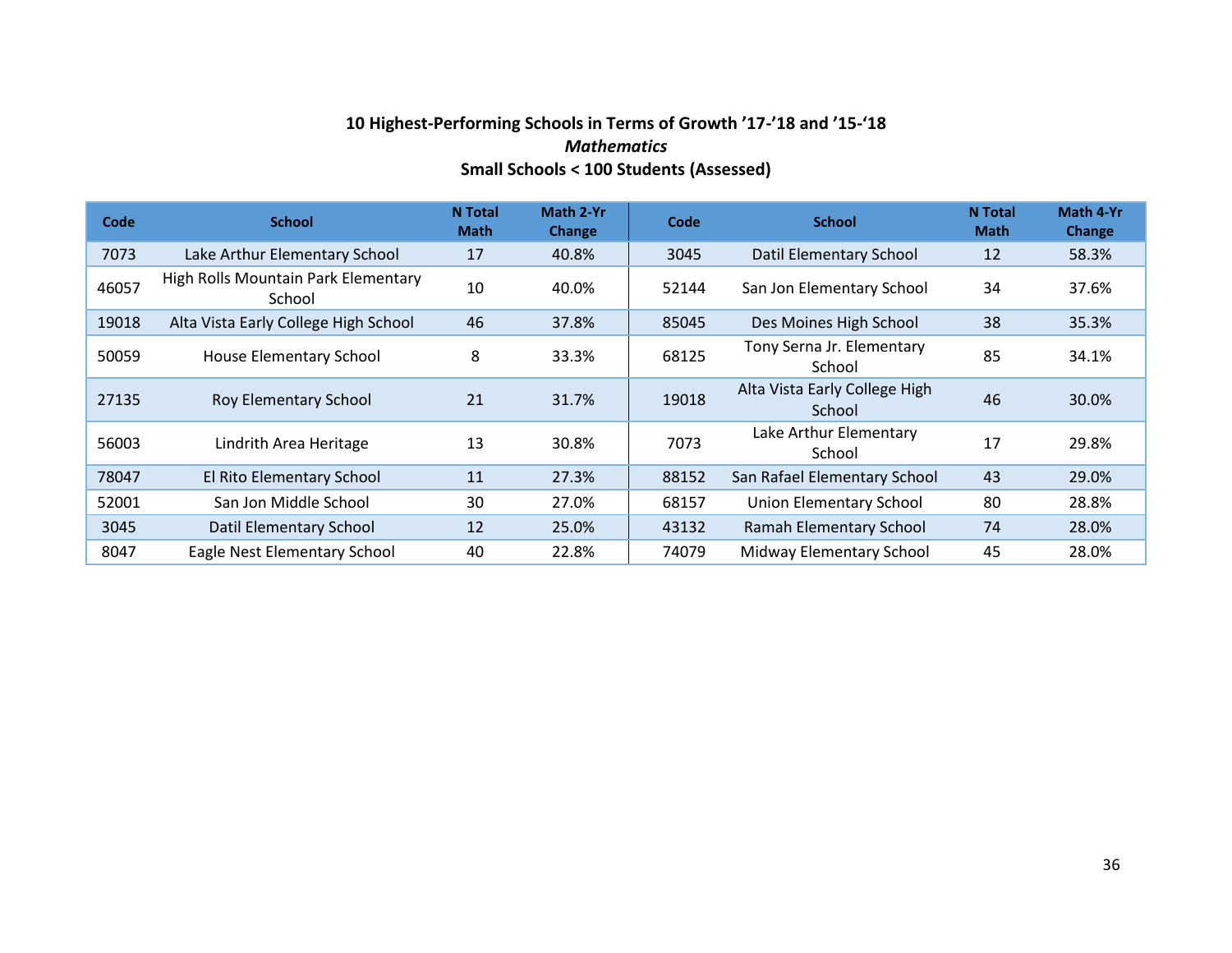# Highest Proficiency Rates among Schools Serving Primarily Low-Income, Hispanic Students English Language Arts

| <b>School District</b>            | School                               | Percent<br>Hispanic | Percent<br><b>FRL</b> | N Total<br>Reading | 2018<br>Percent<br>Proficient<br>Reading |
|-----------------------------------|--------------------------------------|---------------------|-----------------------|--------------------|------------------------------------------|
| West Las Vegas Public Schools     | <b>Union Elementary School</b>       | 85.0%               | 98.8%                 | 80                 | 73.8%                                    |
| Gadsden Independent Schools       | Anthony Elementary School            | 98.9%               | 100.0%                | 181                | 68.0%                                    |
| Gadsden Independent Schools       | Alta Vista Early College High School | 97.2%               | 100.0%                | 71                 | 64.8%                                    |
| <b>Cobre Consolidated Schools</b> | San Lorenzo Elementary School        | 80.6%               | 100.0%                | 31                 | 51.6%                                    |
| Gadsden Independent Schools       | Santa Teresa Middle School           | 96.8%               | 100.0%                | 618                | 48.9%                                    |
| Santa Rosa Consolidated Schools   | Anton Chico Middle School            | 88.9%               | 100.0%                | 36                 | 47.2%                                    |
| Gadsden Independent Schools       | Mesquite Elementary School           | 99.3%               | 100.0%                | 153                | 45.8%                                    |
| Santa Rosa Consolidated Schools   | Santa Rosa High School               | 93.3%               | 98.5%                 | 135                | 45.2%                                    |
| Gadsden Independent Schools       | Santa Teresa Elementary School       | 91.0%               | 100.0%                | 288                | 44.8%                                    |
| Gadsden Independent Schools       | Gadsden Elementary School            | 97.7%               | 100.0%                | 256                | 43.0%                                    |

Note: For purposes of this analysis, a school was classified as serving primarily low-income, Hispanic students if the assessed population met the following two criteria during the 2018 PARCC administration: 1.) Over 80 percent of assessed students qualified for free or reduced-price lunch (FRL); and 2.) Over 80 percent of assessed students were Hispanic. The schools listed in this table had the highest rates of proficiency on the PARCC ELA content assessment out of 189 schools that met both criteria.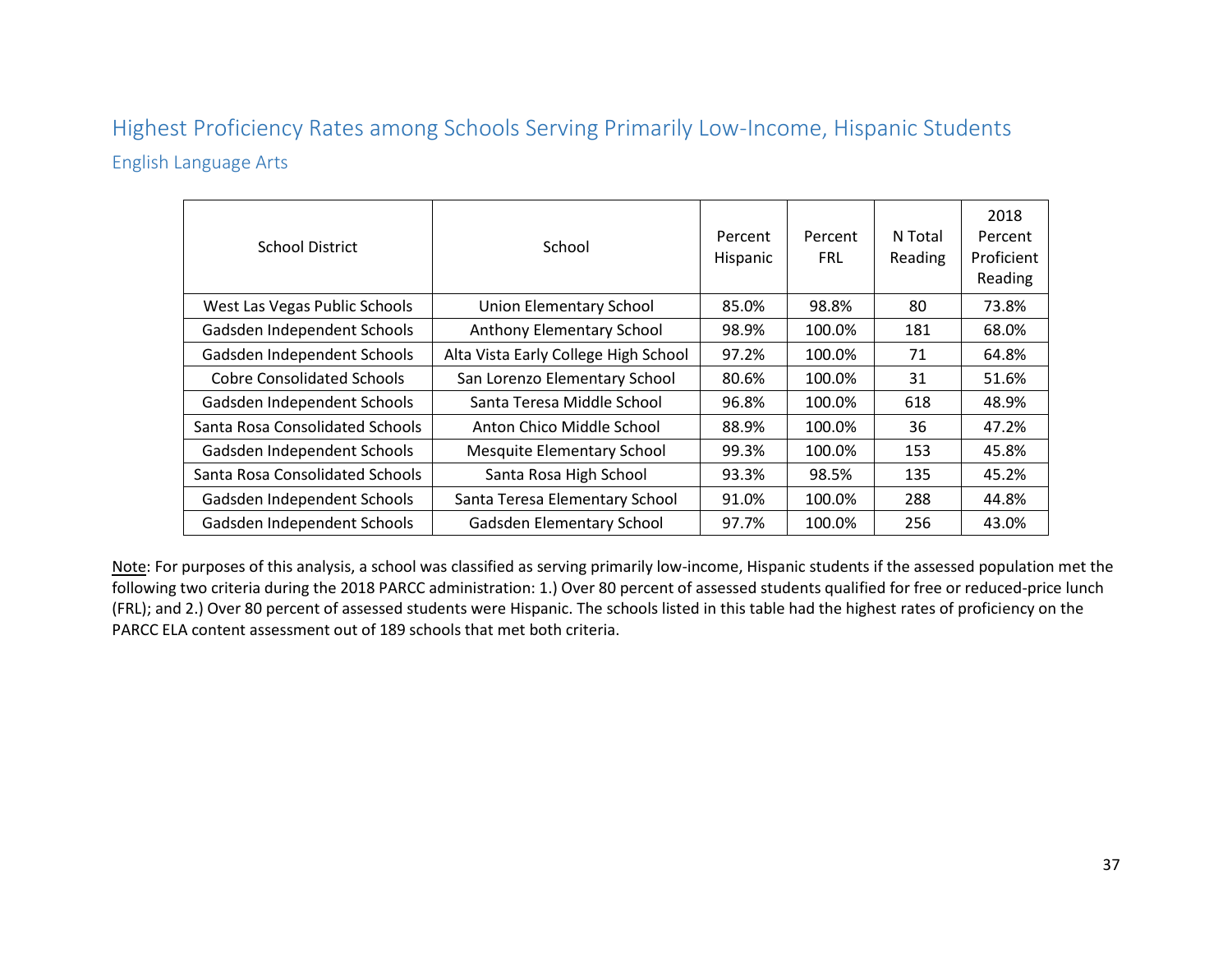# Highest Proficiency Rates among Schools Serving Primarily Low-Income, Hispanic Students Mathematics

| <b>School District</b>        | School                               | Percent<br>Hispanic | Percent<br><b>FRL</b> | N Total<br>Math | 2018<br>Percent<br>Proficient<br>Math |
|-------------------------------|--------------------------------------|---------------------|-----------------------|-----------------|---------------------------------------|
| Gadsden Independent Schools   | Desert View Elementary School        | 98.1%               | 100.0%                | 263             | 67.7%                                 |
| Gadsden Independent Schools   | Anthony Elementary School            | 98.9%               | 100.0%                | 215             | 54.0%                                 |
| West Las Vegas Public Schools | <b>Union Elementary School</b>       | 85.0%               | 98.8%                 | 80              | 52.5%                                 |
| West Las Vegas Public Schools | Tony Serna Jr. Elementary School     | 94.1%               | 100.0%                | 85              | 48.2%                                 |
| Gadsden Independent Schools   | Alta Vista Early College High School | 97.2%               | 100.0%                | 46              | 47.8%                                 |
| Gadsden Independent Schools   | <b>Mesquite Elementary School</b>    | 99.3%               | 100.0%                | 177             | 47.5%                                 |
| Española Public Schools       | Abiquiu Elementary School            | 95.3%               | 100.0%                | 64              | 37.5%                                 |
| Gadsden Independent Schools   | Santa Teresa Elementary School       | 91.0%               | 100.0%                | 320             | 36.9%                                 |
| Las Cruces Public Schools     | Mesilla Park Elementary School       | 81.1%               | 100.0%                | 183             | 36.6%                                 |
| Las Vegas City Public Schools | Mike Sena Elementary School          | 86.1%               | 100.0%                | 36              | 36.1%                                 |

Note: For purposes of this analysis, a school was classified as serving primarily low-income, Hispanic students if the assessed population met the following two criteria during the 2018 PARCC administration: 1.) Over 80 percent of assessed students qualified for free or reduced-price lunch (FRL); and 2.) Over 80 percent of assessed students were Hispanic. The schools listed in this table had the highest rates of proficiency on the PARCC Math content assessment out of 189 schools that met both criteria.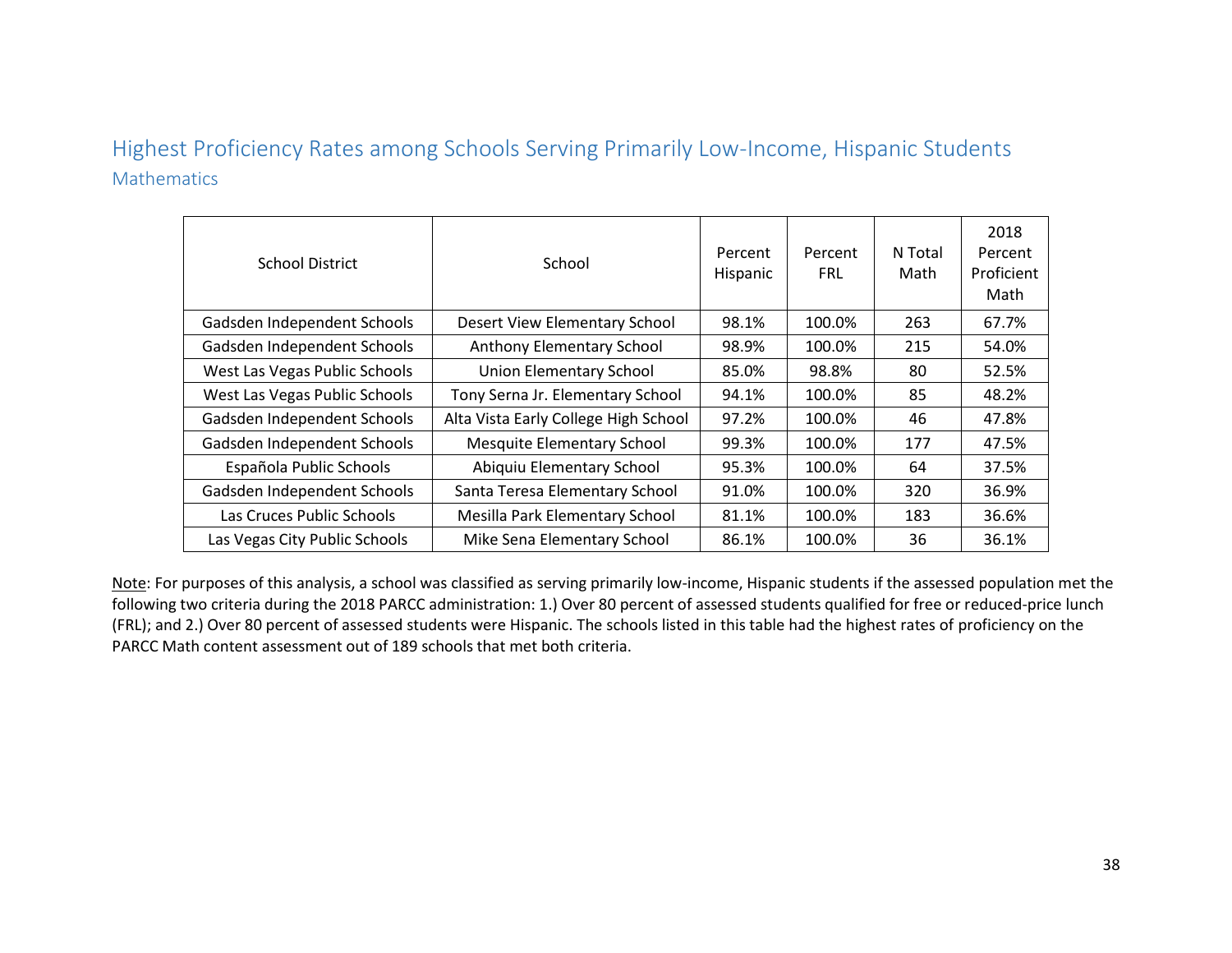# About PARCC

#### PARCC Performance Levels and Tests

- PARCC includes five performance levels: 1, 2, 3, 4, and 5.
	- o Level 1: Did not yet meet expectations
	- o Level 2: Partially met expectations
	- o Level 3: Approached expectations
	- o Level 4: Met expectations
	- o Level 5: Exceeded expectations
- A student earning a performance level of 4 or 5 on the PARCC assessment means the student meets or exceeds expectations for their grade level as determined by the New Mexico State Standards for all public school students.

#### PARCC Background

- PARCC is New Mexico's annual Mathematics and English Language Arts assessment for all students in grades 3-11. PARCC is an important measure because it assesses real-world skills like problem-solving, critical thinking, and reasoning.
	- $\circ$  English Language Arts All students in grades 3-11 take the ELA assessment specific to their grade level.
	- $\circ$  Math—Students in grades 3-7 take the Math assessment specific to their grade.
		- For grades 8-11, students take the PARCC tests for Grade 8 Math, Algebra I, Algebra II, Geometry, and Integrated Math 1, 2, 3 depending on the course in which the student was enrolled.
- On-Demand Reports (Quick Reports) are available to districts and schools. Reports for each student were provided electronically **beginning June 18** and give information about performance in particular areas of Math and ELA. Provided in response to teacher and school leader requests to receive student results earlier, these reports can be used to evaluate instructional programs, tailor summer and fall professional development, and allow school leaders teachers to revise next year's instructional sequence and lesson plans.
- PARCC is one of only a handful of tests in the nation that meets the highest standards for quality under the federal government's comprehensive peer review process. Education Week stated, **"The PARCC test has won an unusual nod of approval from the U.S. Department of Education: It got an unconditional thumbs-up as an assessment that complies with the federal rules governing how well tests measure mastery of states' academic standards."**
- Naming New Mexico a Top Truth Teller, the Collaborative for Student Success has recognized the state as narrowing the proficiency gaps between results from its state tests and the National Assessment of Educational Progress (NAEP). Comparing proficiency between PARCC and NAEP is one measure of how honest a state is being in representing its success in preparing students for college and careers.
- In May 2018, Achieve issued an updated report evaluating the proficiency gap between 2016- 2017 state tests and NAEP 2017. The goal of the evaluation was again to check that "the signals that schools send to student and families" are "accurate and honest representations of preparedness for postsecondary options." New Mexico is cited for closing the proficiency gap: Proficiency rates on the state tests in mathematics were more rigorous than NAEP in both 2015 and 2017.